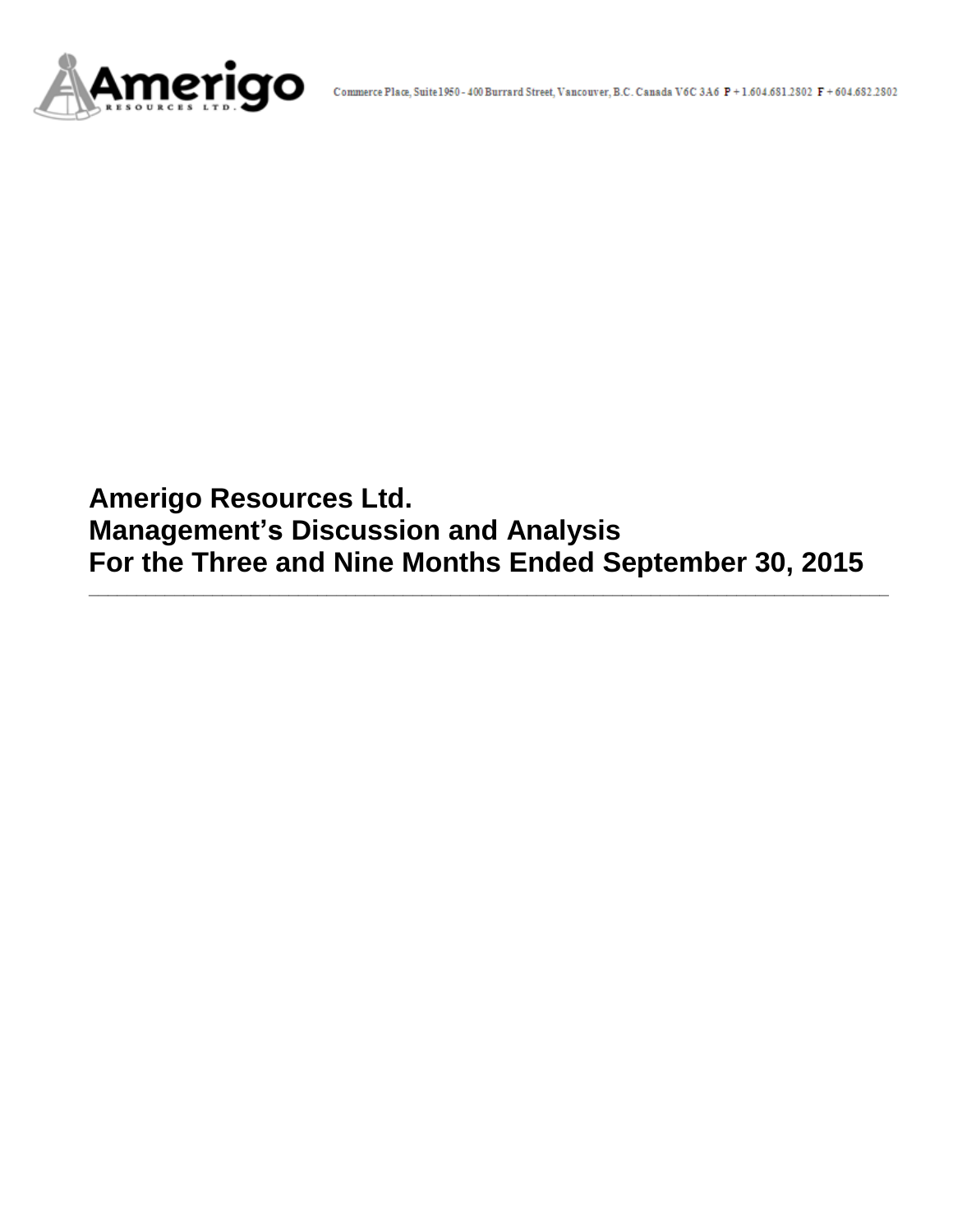# *T A B L E of C O N T E NT S*

This Management's Discussion & Analysis ("MD&A") is comprised of the following sections:

- 1. **Corporate Profile**  An executive summary of Amerigo's business and its long-term contractual relationship with Codelco/El Teniente Division…(PAGE 3)
- 2. **Introduction**  Information on accounting principles, reporting currency and other background factors to facilitate the understanding of this MD&A and related consolidated financial statements... (PAGE 3)
- 3. **Pro-Forma Reconciliation of 2014 Revenue and Tolling and Production Costs** Tabular proforma reconciliation of revenue and production costs for 2014 reporting periods consistent with the 2015 presentation of revenue and production costs… (PAGE 4)
- 4. **Highlights and Significant Events** A summary of the key operating and financial metrics during the three months ended September 30, 2015 ("Q3-2015") and as at September 30, 2015…(PAGE 5)
- 5. **Five-Quarter Financial Results and Summary Cash Flow Information** A summary of financial results and uses and sources of cash presented on a quarterly basis for the most recent five reporting quarters...(PAGE 7)
- 6. **Operating Results** An analysis of production results, revenue, costs, cash cost and total cost for Q3-2015 and compared to the three months ended September 30, 2014 ("Q3-2014")…(PAGE 8)
- 7. **Financial Results for Q3-2015** An analysis of financial performance during Q3-2015, compared to Q3-2014 and during the nine months ended September 30, 2015 ("YTD-2015") compared to the nine months ended September 30, 2014 ("YTD-2014")…(PAGE 12)
- 8. **Comparative Periods** A summary of financial data for the most recent eight reporting quarters…(PAGE 15)
- 9. **Liquidity and Capital Resources** A review of cash flow components, summary of borrowings and credit facilities and analysis of liquidity and financial position as at September 30, 2015…(PAGE 16)
- 10. **Agreements with Codelco's El Teniente Division** A summary of contractual arrangements with Codelco's El Teniente Division… (PAGE 19)
- 11. **Cauquenes Expansion–** Information on the Cauquenes expansion project…(PAGE 20)
- 12. **Other MD&A Requirements** Impairment analysis, investments, transactions with related parties, critical accounting estimates & judgements, internal controls overs financial reporting, commitments, and cautionary statement on forward looking information…(PAGE 21)

THIS DOCUMENT CONTAINS FORWARD-LOOKING STATEMENTS. REFER TO THE CAUTIONARY LANGUAGE UNDER THE HEADING "CAUTIONARY STATEMENT ON FORWARD-LOOKING INFORMATION" IN THIS MD&A.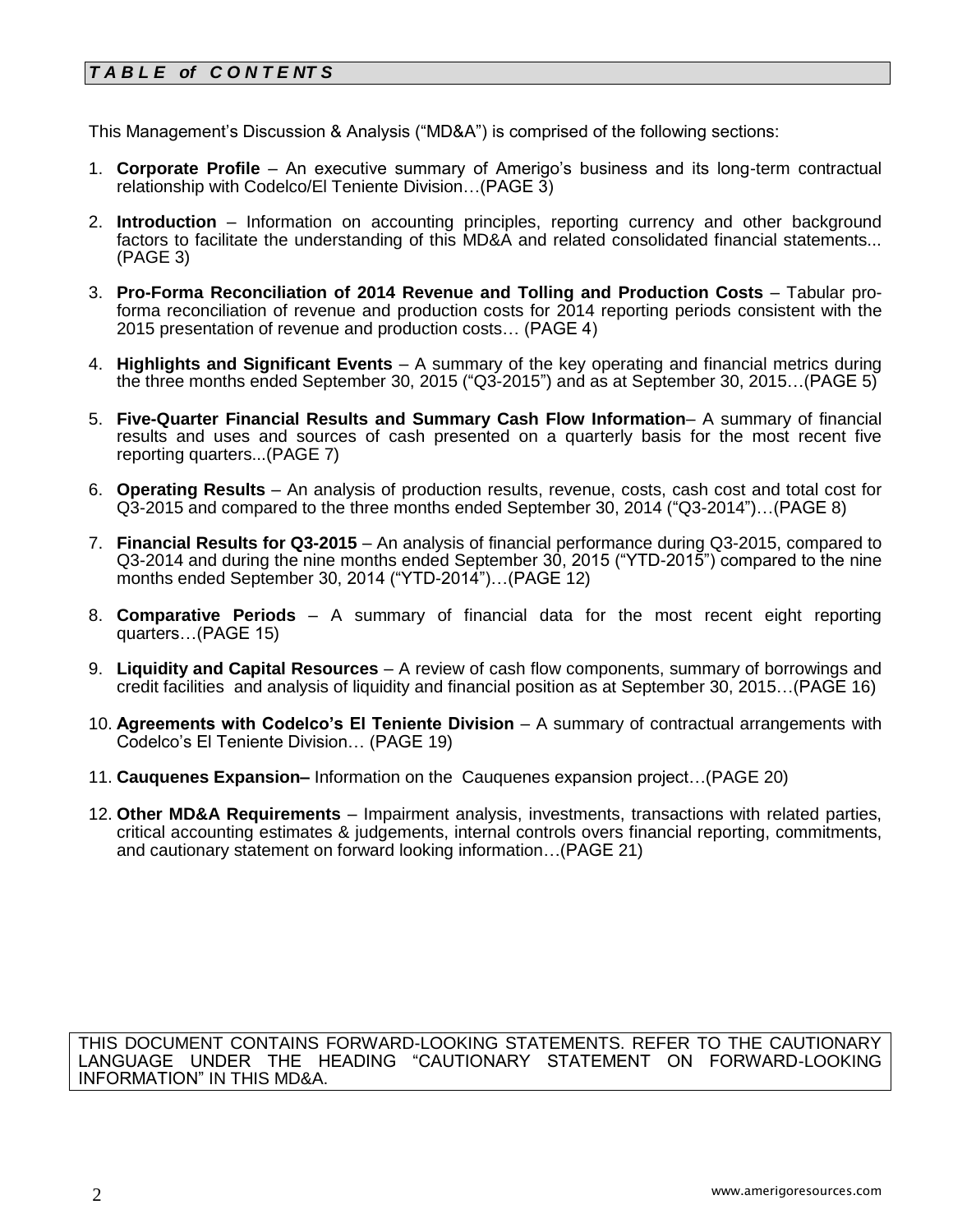### *AMOUNTS REPORTED IN U.S. DOLLARS, EXCEPT WHERE INDICATED OTHERWISE.*

### *CORPORATE PROFILE*

Amerigo Resources Ltd. ("Amerigo" or the "Company") owns a 100% interest in Minera Valle Central S.A. ("MVC"), a Chilean company that is principally engaged in the production of copper<sup>1</sup> concentrates.

MVC has a long-term contractual relationship with the El Teniente Division ("DET") of Corporación Nacional del Cobre de Chile ("Codelco") to treat fresh and old tailings from Codelco's El Teniente mine. El Teniente is the world's largest underground copper mine and has been in production since 1904. An expansion project that includes a new mine level is in progress at El Teniente and is expected to extend El Teniente's useful life by 50 years.

In 2014, MVC and DET entered into a contract (the "Master Agreement") granting to MVC the rights to process tailings from DET's Cauquenes tailings deposit, extending MVC's rights to process DET tailings from 2021 to 2037 and amending MVC's contracts with DET to process tailings from El Teniente's current production (the "Fresh Tailings Contract") and from DET's Colihues tailings deposit (the "Colihues Contract"). Refer to **Agreements with Codelco's El Teniente Division,** page 19.

Amerigo's shares are listed for trading on the Toronto Stock Exchange ("TSX") and the OTCQX Stock Exchange in the United States.

### *INTRODUCTION*

The following MD&A of the results of operations and financial position of Amerigo together with its subsidiaries (collectively, the "Group"), is prepared as of November 2, 2015, and should be read in conjunction with the Company's condensed consolidated interim financial statements and related notes for the three and nine months ended September 30, 2015 and the Company's audited consolidated financial statements and related notes for the year ended December 31, 2014.

This MD&A's objective is to help the reader understand the factors affecting the Group's current and future financial performance.

The Company's financial statements are reported under International Financial Reporting Standards ("IFRS"), issued by the International Accounting Standards Board ("IASB"). The disclosure of financial data and results in this MD&A is also reported under IFRS, except non-GAAP measures and when indicated otherwise.

Reference is made in this MD&A to various non-GAAP measures such as cash cost and total cost, which are terms that do not have a standardized meaning but are widely used as performance indicators in the mining industry. A tabular reconciliation of the Group's cash and total costs to tolling and production costs in Q3-2015 and Q3-2014 is presented on page 11.

Effective January 1, 2015 and pursuant to the second modification to the Master Agreement with DET (page 19), MVC's revenue from the delivery of copper concentrates to DET is recognized as a tolling fee and reported as a component of revenue, net of royalties to DET and transportation costs. In prior years the nature of the agreements with DET resulted in royalties to DET and transportation costs being reported as components of production costs. To facilitate comparative analysis, all 2014 revenue and production cost figures are presented in this MD&A on a pro-forma basis, such that they are adjusted to the results that would have been generated if the tolling agreement had been in place on January 1, 2014. A pro-forma reconciliation of revenue and production costs from the amounts reported in Amerigo's 2014 public disclosure documents is presented in tabular form on page 4.

 $1$  As of January 1, 2015, copper production from MVC includes production under a tolling agreement with DET.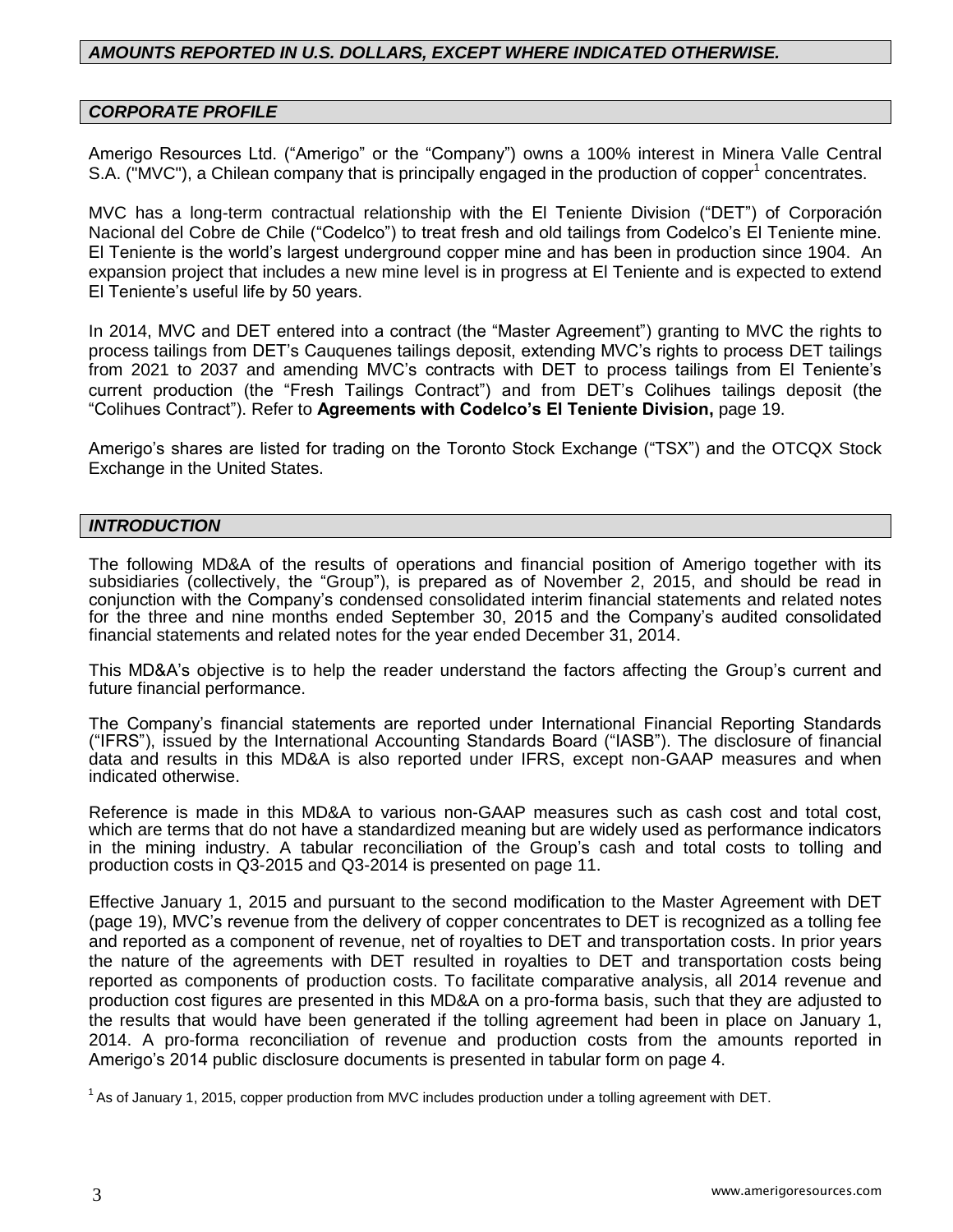# *RECONCILIATION OF REVENUE AND TOLLING AND PRODUCTION COSTS TO PRO-FORMA PRESENTATION*

|                                      |             | Q1-2014   |             | Q2-2014   |
|--------------------------------------|-------------|-----------|-------------|-----------|
|                                      | As reported | Pro-forma | As reported | Pro-forma |
| Revenue                              |             |           |             |           |
| Copper net revenue                   | 33,363      | 33,363    | 27,474      | 27,474    |
| Smelter, refinery and other charges  | (3,672)     | (3,672)   | (3,380)     | (3,380)   |
| El Teniente royalties                |             | (6, 421)  | -           | (6, 250)  |
| Transportation                       |             | (355)     |             | (347)     |
|                                      | 29,691      | 22,915    | 24,094      | 17,497    |
| Molybdenum and other tolling revenue | 2,679       | 2,679     | 3,231       | 3,231     |
|                                      | 32,370      | 25,594    | 27,325      | 20,728    |
| Tolling and production costs         |             |           |             |           |
| <b>Production costs</b>              | (19,001)    | (19,001)  | (15, 565)   | (15, 565) |
| El Teniente royalties                | (6, 421)    |           | (6,250)     |           |
| Depreciation and amortization        | (4,738)     | (4,738)   | (2,668)     | (2,668)   |
| <b>Transportation costs</b>          | (355)       |           | (347)       |           |
| Administration                       | (1, 191)    | (1, 191)  | (1,297)     | (1,297)   |
|                                      | (31, 706)   | (24, 930) | (26, 127)   | (19, 530) |
| <b>Gross profit</b>                  | 664         | 664       | 1,198       | 1,198     |

|                                      | Q3-2014     |           | Q4-2014     |           |
|--------------------------------------|-------------|-----------|-------------|-----------|
|                                      | As reported | Pro-forma | As reported | Pro-forma |
| Revenue                              |             |           |             |           |
| Copper net revenue                   | 29,617      | 29,617    | 32,142      | 32,142    |
| Smelter, refinery and other charges  | (3,616)     | (3,616)   | (3,881)     | (3,881)   |
| El Teniente royalties                |             | (6,315)   |             | (6, 359)  |
| Transportation                       |             | (344)     |             | (367)     |
|                                      | 26,001      | 19,342    | 28,261      | 21,535    |
| Molybdenum and other tolling revenue | 2,880       | 2,880     | 2,785       | 2,785     |
|                                      | 28,881      | 22,222    | 31,046      | 24,320    |
| Tolling and production costs         |             |           |             |           |
| <b>Production costs</b>              | (17, 471)   | (17, 471) | (18, 259)   | (18, 259) |
| El Teniente royalties                | (6,315)     |           | (6,359)     |           |
| Depreciation and amortization        | (1,814)     | (1, 814)  | (1,844)     | (1, 844)  |
| Transportation costs                 | (344)       |           | (367)       |           |
| Administration                       | (1,083)     | (1,083)   | (1,358)     | (1,358)   |
|                                      | (27, 027)   | (20, 368) | (28, 187)   | (21, 461) |
| <b>Gross profit</b>                  | 1,854       | 1,854     | 2,859       | 2,859     |

|                                      | YTD September 30, 2014 |           | 2014        |           |  |
|--------------------------------------|------------------------|-----------|-------------|-----------|--|
|                                      | As reported            | Pro-forma | As reported | Pro-forma |  |
| Revenue                              |                        |           |             |           |  |
| Copper net revenue                   | 90,452                 | 90,452    | 122,594     | 122,594   |  |
| Smelter, refinery and other charges  | (10, 667)              | (10, 667) | (14, 548)   | (14, 548) |  |
| El Teniente royalties                |                        | (18,986)  |             | (25, 345) |  |
| Transportation                       |                        | (1,045)   |             | (1, 413)  |  |
|                                      | 79,785                 | 59,754    | 108,046     | 81,288    |  |
| Molybdenum and other tolling revenue | 8,791                  | 8,791     | 11,576      | 11,576    |  |
|                                      | 88,576                 | 68,545    | 119,622     | 92,864    |  |
| <b>Tolling and production costs</b>  |                        |           |             |           |  |
| <b>Production costs</b>              | (52,037)               | (52,037)  | (70, 295)   | (70, 295) |  |
| El Teniente royalties                | (18,986)               |           | (25, 345)   |           |  |
| Depreciation and amortization        | (9,221)                | (9,221)   | (11,065)    | (11,065)  |  |
| <b>Transportation costs</b>          | (1,045)                |           | (1, 413)    |           |  |
| Administration                       | (3,571)                | (3,571)   | (4,929)     | (4,929)   |  |
|                                      | (84, 860)              | (64, 829) | (113,047)   | (86, 289) |  |
| <b>Gross profit</b>                  | 3,716                  | 3,716     | 6,575       | 6,575     |  |

 $\mathsf{l}$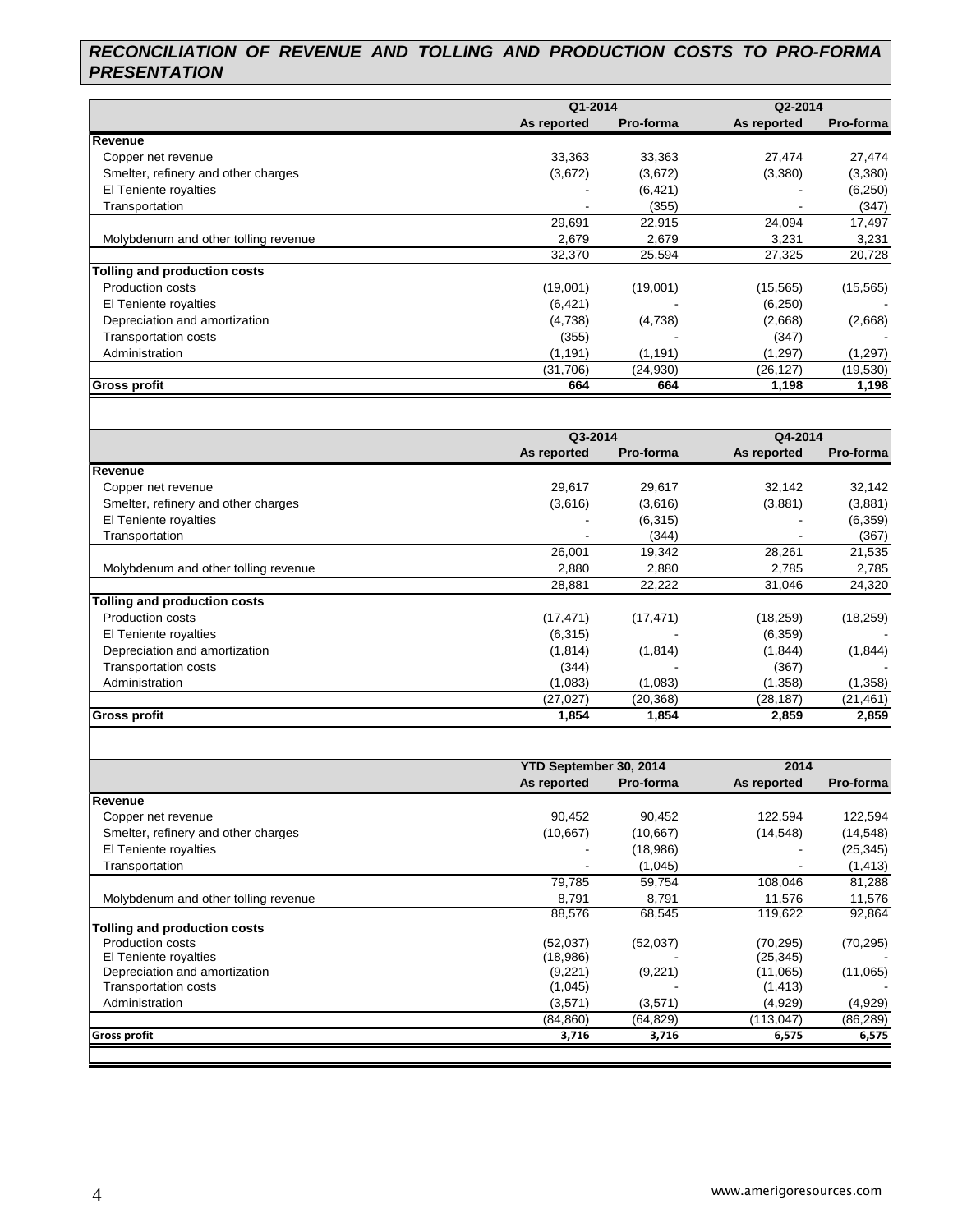### **Comparative Overview**

|                                                   | Q3-2015  | Q3-2014 |           | Change    |  |
|---------------------------------------------------|----------|---------|-----------|-----------|--|
|                                                   |          |         |           | $\%$      |  |
| Copper produced <sup>1,2</sup> , million pounds   | 8.5      | 10.2    | (1.70)    | (17%)     |  |
| Molybdenum produced, million pounds               |          | 0.14    | (0.14)    | $(100\%)$ |  |
| Percentage of production from old tailings        | 9%       | 32%     |           | (72%)     |  |
| Revenue (\$ thousands) $3,7$                      | 10,770   | 22,222  | (11, 452) | (52%)     |  |
| El Teniente royalties (\$ thousands) $4$          | 2,492    | 6,315   | (3,823)   | (61%)     |  |
| Tolling and production costs (\$ thousands) $^7$  | 15,290   | 20,368  | (5,078)   | (25%)     |  |
| Gross (loss) profit (\$ thousands)                | (4,520)  | 1,854   | (6, 374)  | (344%)    |  |
| Net loss (\$ thousands)                           | (6, 161) | (3,725) | (2, 436)  | 65%       |  |
| Operating cash flow (\$ thousands) $5$            | (2,460)  | 3,396   | (5,856)   | (172%)    |  |
| Cash flow paid for plant expansion (\$ thousands) | (15,498) | (1,969) | (13,529)  | 687%      |  |
| Cash and cash equivalents (\$ thousands)          | 9,925    | 10,203  | (278)     | (3%)      |  |
| Borrowings (\$ thousands)                         | 63,084   |         | 63,084    |           |  |
| Gross copper tolling fee/selling price (\$/lb)    | 2.36     | 3.06    | (0.70)    | (23%)     |  |
| Cash cost per pound <sup>6</sup>                  | 2.07     | 1.92    | 0.15      | 8%        |  |
| Total cost per pound <sup>6</sup>                 | 2.62     | 2.75    | (0.13)    | (5%)      |  |

 $1$  Copper production includes production under a tolling agreement with DET.

 $2$  Includes 173,000 pounds produced from Cauquenes in Q3-2015. For accounting purposes revenue of \$260,000 and costs of \$181,000 associated with the Cauquenes production have been excluded from earnings, cash cost and total cost calculations and have been accounted for as a \$79,000 pre-operating credit to capital expenditures ("Capex").

 $3$ Revenue is reported net of smelting, refining and roasting charges, El Teniente royalties and transportation costs.

4 El Teniente royalties are deducted from revenue.

<sup>5</sup> Operating cash flow before changes in non-cash working capital.

<sup>6</sup> Cash and total costs are non-GAAP measures. Refer to page 11 or a reconciliation of these measures to tolling and production costs.

Q3-2014 amounts are reported on a pro-forma basis (page 4).

### **Financial results**

- Revenue was \$10.8 million compared to \$22.2 million in Q3-2014 (pro-forma, page 4), a 52% decrease due to lower copper tolling fees resulting from lower copper prices and low production, and negative revenue settlement adjustments. There were no molybdenum sales in Q3-2015.
- Tolling and production costs were \$15.3 million, a decrease of 25% from \$20.4 million in Q3-2014 (pro-forma, page 4), driven by lower production including the suspension of processing of Colihues tailings, a weaker Chilean peso ("CLP") compared to the U.S. dollar, and cost reduction initiatives at MVC.
- Gross loss was \$4.5 million (Q3-2014: gross profit of \$1.9 million) and net loss was \$6.2 million (Q3- 2014: \$3.7 million).
- In Q3-2015 the Group had operating cash outflow before changes in non-cash working capital of \$2.5 million, compared to operating cash inflow of \$3.4 million in Q3-2014.

#### **Production**

- Q3-2015 copper production was 8.5 million pounds, 17% lower than 10.2 million pounds in Q3-2014.
- The Company is including 0.2 million pounds produced from Cauquenes in its Q3-2015 production results. Revenue and costs associated with the Cauquenes production are considered pre-operating income and are therefore excluded from earnings, cash cost and total cost computations and accounted for as a credit to the Cauquenes Capex.
- There was no molybdenum production in Q3-2015 (Q3-2014: 0.1 million pounds).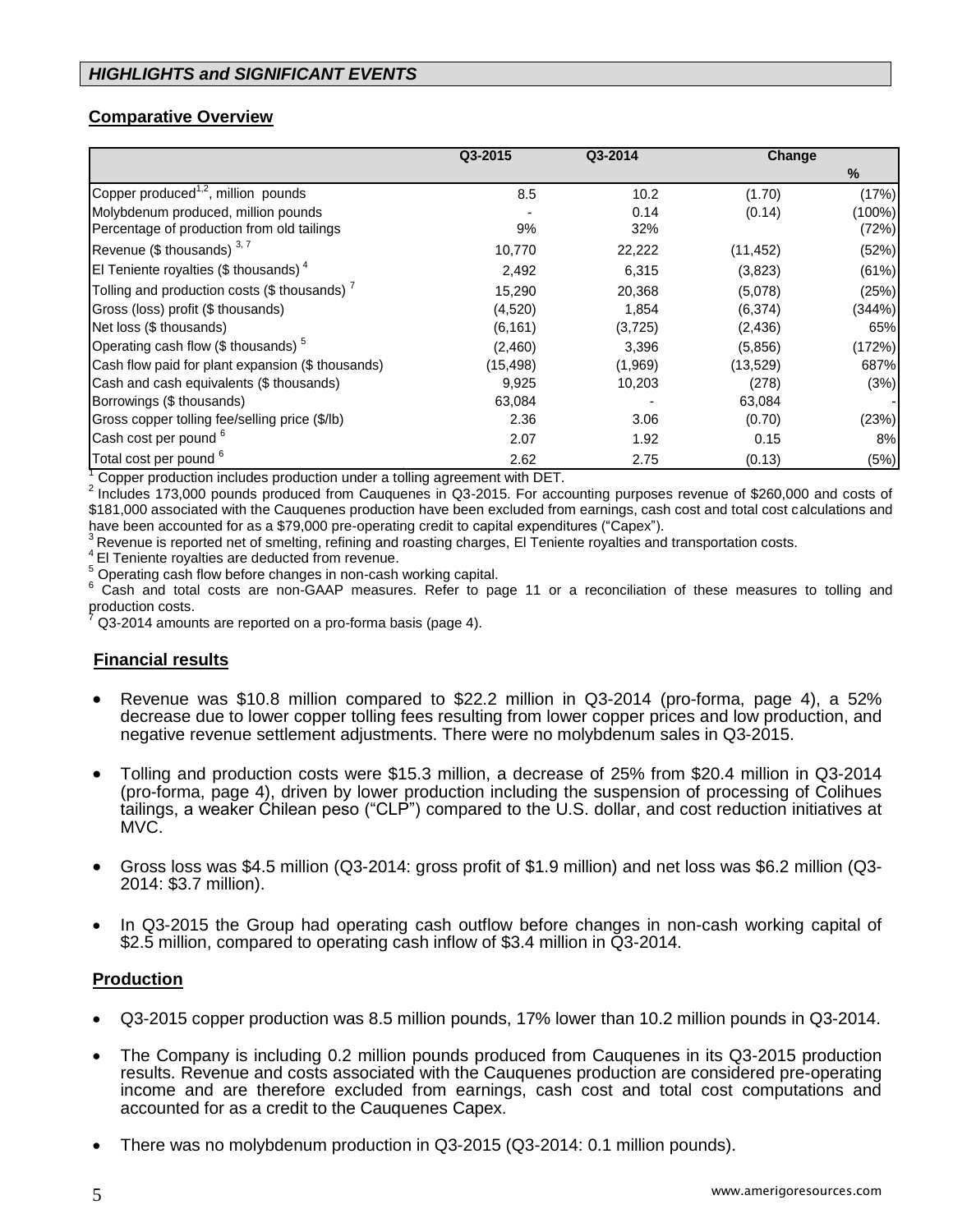Production in Q3-2015 was affected by MVC's decision to stop processing Colihues tailings on July 20, in response to low copper prices. Production from fresh tailings was positively impacted by high tonnage and above-average recoveries, particularly in August. MVC started processing Cauquenes tailings on September 19. Tonnage, recovery and grade from Cauquenes were low during the first weeks of operation. The ramp up to full production from Cauquenes is scheduled to take place over Q4-2015 and Q1- 2016.

### **Revenue**

- Revenue (reported net of smelting, refining and roasting charges, El Teniente royalties and transportation costs) decreased to \$10.8 million from \$22.2 million in Q3-2014 (pro-forma, page 4), due to lower copper prices and production, negative settlement adjustments of \$2.6 million to Q2- 2015 sales and no molybdenum sales. The Group's gross copper tolling fee was \$2.36/lb (Q3-2014: \$3.06/lb).
- El Teniente royalties (deducted from tolling fees) were \$2.5 million in Q3-2015, compared to \$6.3 million in Q3-2014, due to lower production and copper prices.

### **Costs**

- Cash cost (a non-GAAP measure equal to the aggregate of smelting, refining and other charges, tolling/production costs net of inventory adjustments, administration and transportation costs, net of by-product credits, page 11) before El Teniente royalties increased to \$2.07/lb (Q3-2014: \$1.92/lb), due to higher power cost and lower by-product credits.
- Total cost (a non-GAAP measure equal to the aggregate of cash cost, El Teniente royalties and depreciation, page 12) decreased to \$2.62/lb (Q3-2014: \$2.75/lb), due to lower El Teniente royalties.
- Power costs in Q3-2015 were \$5.3 million (\$0.1024/kwh) compared to \$5.6 million (\$0.0886/kwh) in Q3-2014.

#### **Cash and Financing Activities**

- At September 30, 2015, MVC had received cash net of transaction costs of \$63.1 million including drawdowns of \$53.6 million from the \$64.4 million bank syndicate financing, for construction of phase one of the Cauquenes expansion.
- The Group's cash balance was \$9.9 million at September 30, 2015 compared to \$18.3 million at December 31, 2014.

### **Capital Expenditures**

- Cash payments in Q3-2015 for Capex were \$15.3 million compared to \$2.0 million in Q3-2014, funded from bank loan proceeds. YTD cash payments for Capex were \$41.2 million, compared to \$8.1 million in 2014.
- Capex incurred in Q3-2015 totaled \$17.5 million (Q3-2014: \$1.7 million) and included Cauquenes Capex of \$16.2 million, capitalized interest of \$0.9 million and sustaining Capex projects of \$0.4 million. YTD-2015 incurred Capex totaled \$43.7 million (YTD-2014: \$6.5 million).

#### **Outlook**

- MVC's revised 2015 production guidance is for 38 million pounds of copper at an annual cash cost of \$2.15/lb. Copper production is being affected by low copper prices and a slow ramp-up in Cauquenes.
- Phase one of the Cauquenes project is scheduled to be completed on time and below budget and to be fully funded from MVC's existing debt facilities, the expansion support agreement with DET and the standby line of credit provided by three Amerigo shareholders even if current low copper prices persist. Refer to **Cautionary Statement on Forward Looking Information,** page 25.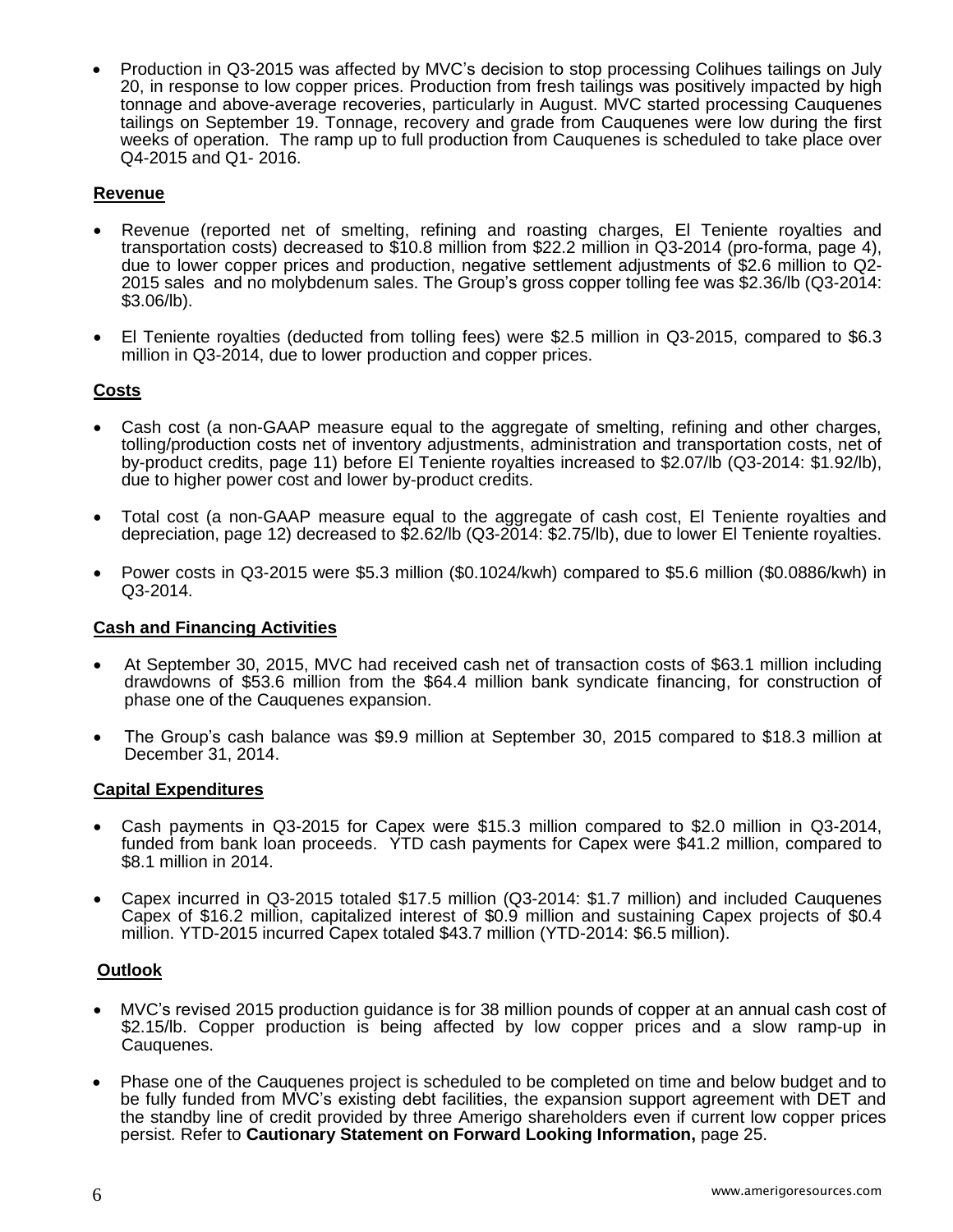# *SUMMARY OF FINANCIAL RESULTS Q3-2014 TO Q3-2015*

|                                                    | Q3-2015        | Q2-2015       | Q1-2015       | Q4-2014        | Q3-2014   |
|----------------------------------------------------|----------------|---------------|---------------|----------------|-----------|
|                                                    |                |               |               |                |           |
| Copper production, million pounds                  | 8.494          | 9.118         | 8.866         | 11.352         | 10.156    |
| Copper deliveries, million pounds                  | 8.288          | 9.395         | 8.829         | 11.216         | 10.321    |
| Molybdenum production - pounds                     |                |               | 97,883        | 160,107        | 143,008   |
| Molybdenum sales - pounds                          |                |               | 108,973       | 159,204        | 148,255   |
| Financial results (\$ thousands)                   |                |               |               |                |           |
| Revenue                                            | 10,770         | 16,388        | 17,656        | 24,320         | 22,222    |
| Tolling and production costs                       |                |               |               |                |           |
| Tolling/production costs                           | (12, 507)      | (15, 376)     | (16, 226)     | (18, 259)      | (17, 471) |
| Depreciation and amortization                      | (1,681)        | (1,678)       | (1,681)       | (1, 844)       | (1, 814)  |
| Administration                                     | (1, 102)       | (1,082)       | (1,063)       | (1, 358)       | (1,083)   |
|                                                    | (15, 290)      | (18, 136)     | (18, 970)     | (21, 461)      | (20, 368) |
| Gross (loss) profit                                | (4,520)        | (1,748)       | (1, 314)      | 2,859          | 1,854     |
| Other (expenses) gains                             |                |               |               |                |           |
| Office and general expenses                        | (239)          | (134)         | (308)         | (113)          | (316)     |
| Salaries, management and professional fees         | (387)          | (462)         | (567)         | (950)          | (488)     |
| Share-based payment compensation                   | (40)           | (93)          | (53)          | (56)           | (155)     |
|                                                    | (666)          | (689)         | (928)         | (1, 119)       | (959)     |
| Other (expenses) gains                             |                |               |               |                |           |
| Foreign exchange expense<br>Impairment charges     | (553)<br>(194) | (436)<br>(44) | (489)<br>(42) | (228)<br>(279) | (34)      |
| Other gains                                        | 23             | 38            | 66            | 100            | 133       |
|                                                    | (724)          | (442)         | (465)         | (407)          | 99        |
| Royalty derivative including changes in fair value | (826)          | 1,297         | (1,224)       | 763            | 974       |
|                                                    | (2, 216)       | 166           | (2,617)       | (763)          | 114       |
| Operating (loss) profit                            | (6,736)        | (1,582)       | (3,931)       | 2,096          | 1,968     |
| Finance (expense) gain                             | (235)          | (275)         | (430)         | (18)           | 25        |
| (Loss) profit before taxes                         | (6, 971)       | (1, 857)      | (4, 361)      | 2,078          | 1,993     |
| Income tax recovery (expense)                      | 810            | (179)         | 298           | (376)          | (5,718)   |
| (Loss) profit for the period                       | (6, 161)       | (2,036)       | (4,063)       | 1,702          | (3, 725)  |
|                                                    |                |               |               |                |           |
| (Loss) earnings per share - basic                  | (0.03)         | (0.01)        | (0.02)        | 0.01           | (0.02)    |
| (Loss) earnings per share - diluted                | (0.03)         | (0.01)        | (0.02)        | 0.01           | (0.02)    |
| Cash cost (\$/lb) $^1$                             | 2.07           | 2.15          | 2.33          | 1.99           | 1.92      |
| Total cost (\$/lb) $^1$                            | 2.62           | 2.86          | 3.06          | 2.75           | 2.75      |
|                                                    |                |               |               |                |           |
| Uses and sources of cash (\$thousands)             |                |               |               |                |           |
| Operating cash flow before working capital changes | (2,460)        | (619)         | 1,186         | 5,414          | 3,396     |
| Operating cash flow after working capital changes  | (6, 814)       | (4,359)       | (17, 117)     | 13,086         | 5,097     |
| Cash used in investing activities                  | (15, 498)      | (17, 655)     | (8, 713)      | (3,645)        | (1,969)   |
| Financing proceeds, net or repayments              | 20,248         | 20,760        | 22,113        |                |           |
| Cash from exercise of stock options                |                |               |               |                |           |
| Ending cash balance                                | 9,925          | 12,691        | 14,177        | 18,308         | 10,203    |

 $1$  Cash and total costs are non-GAAP measures. Refer to page 11 for the basis of reconciliation of these measures to tolling and production costs.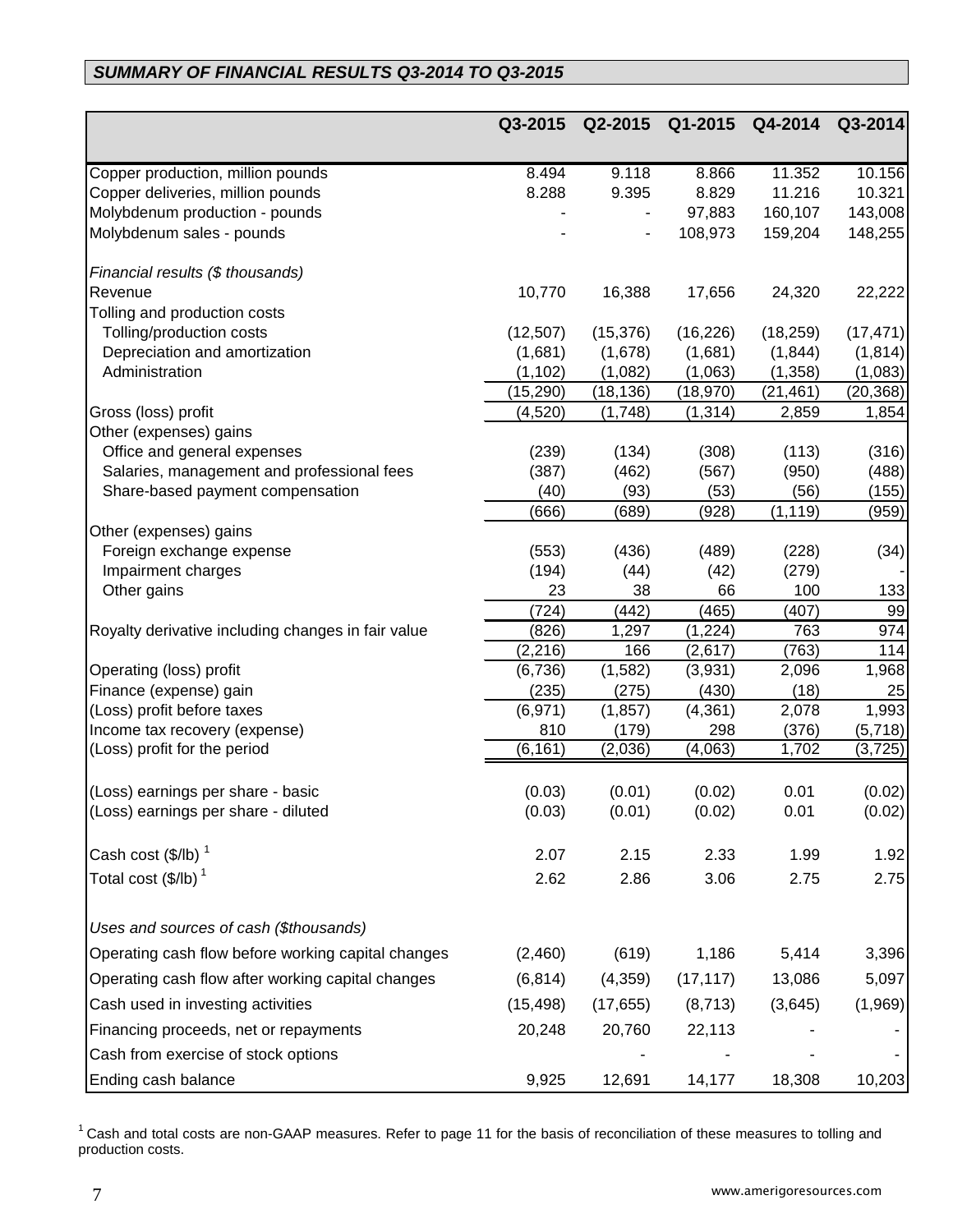### *OPERATING RESULTS*

In Q3-2015 the Group produced 8.5 million pounds of copper under a tolling agreement with DET, 17% lower than in Q3-2014. Copper deliveries were 8.3 million pounds, 19% lower than in Q3-2014.

Q3-2015 production results include 0.2 million pounds produced from Cauquenes. Revenue of \$260,000 and tolling costs of \$181,000 associated with the Cauquenes operations in Q3-2015 are considered preoperating income and are therefore excluded from earnings, cash cost and total cost computations and have been accounted for as a credit to the Cauquenes Capex.

MVC suspended production from Colihues on July 20, 2015 in response to ongoing low copper prices. While the suspension negatively impacted production and revenue, it directly contributed to a substantial reduction in tolling and production costs and positively affected operating gross margin.

MVC experienced good operating conditions in respect of fresh tailings in Q3-2015, particularly in August and September. Fresh tailings were on budget for grade and recovery and significantly above budget for tonnes, as none of the fresh tailings bypassed the plant, as originally intended, because the conduction channel from MVC to the final impoundment had excess capacity as a result of the suspension of Colihues processing.

Operational efforts remained focused on the development of the Cauquenes tailings deposit, and initial processing of tailings from sump #1 commenced on September 19. Tailings processing from sump #2 began on October 6 and tonnage will continue to ramp up in Q4-2015.

Copper grade from Cauquenes is currently low, due to the poor quality material present in the initial surface layer of the tailings. MVC's copper recovery is also lower than anticipated and will remain low until currently planned plant modifications are completed in Q4-2015. The ramp-up to full production from Cauquenes is expected to occur over Q4-2015 and Q1-2016.

The Cauquenes phase one Capex forecast is \$66.6 million, compared to an original budget of \$71.1 million. Remaining work on the phase one project includes installing tailings bypass capacity to the Colihues tailings pond and installing minor mill piping upgrades to remove slimes and separate the flotation cells.

Results in Q3-2015 include 0.8 million pounds of copper produced and sold pursuant to a tolling contract with Minera Maricunga (Q3-2014: 0.5 million pounds). MVC purchases Maricunga copper concentrate, dries the material and delivers the blended concentrates through its tolling contract with DET.

There was no molybdenum production in Q3-2015 as MVC's molybdenum plant remains shut in response to continuing low molybdenum prices. Molybdenum production was 0.1 million pounds in Q3- 2014.

Tolling and production costs were 25% lower than in Q3-2014, due to lower production including from the suspension of Colihues and molybdenum operations, the effect of a weaker CLP compared to the U.S. dollar and cost reductions implemented at MVC.

During Q3-2015 the Group used cash flow in operations (before changes in non-cash working capital) of \$2.5 million (Q3-2014: \$3.4 million generated from operations), posted a gross loss of \$4.5 million (Q3- 2014: gross profit of \$1.9 million) and incurred a net loss of \$6.2 million (Q3-2014: \$3.7 million).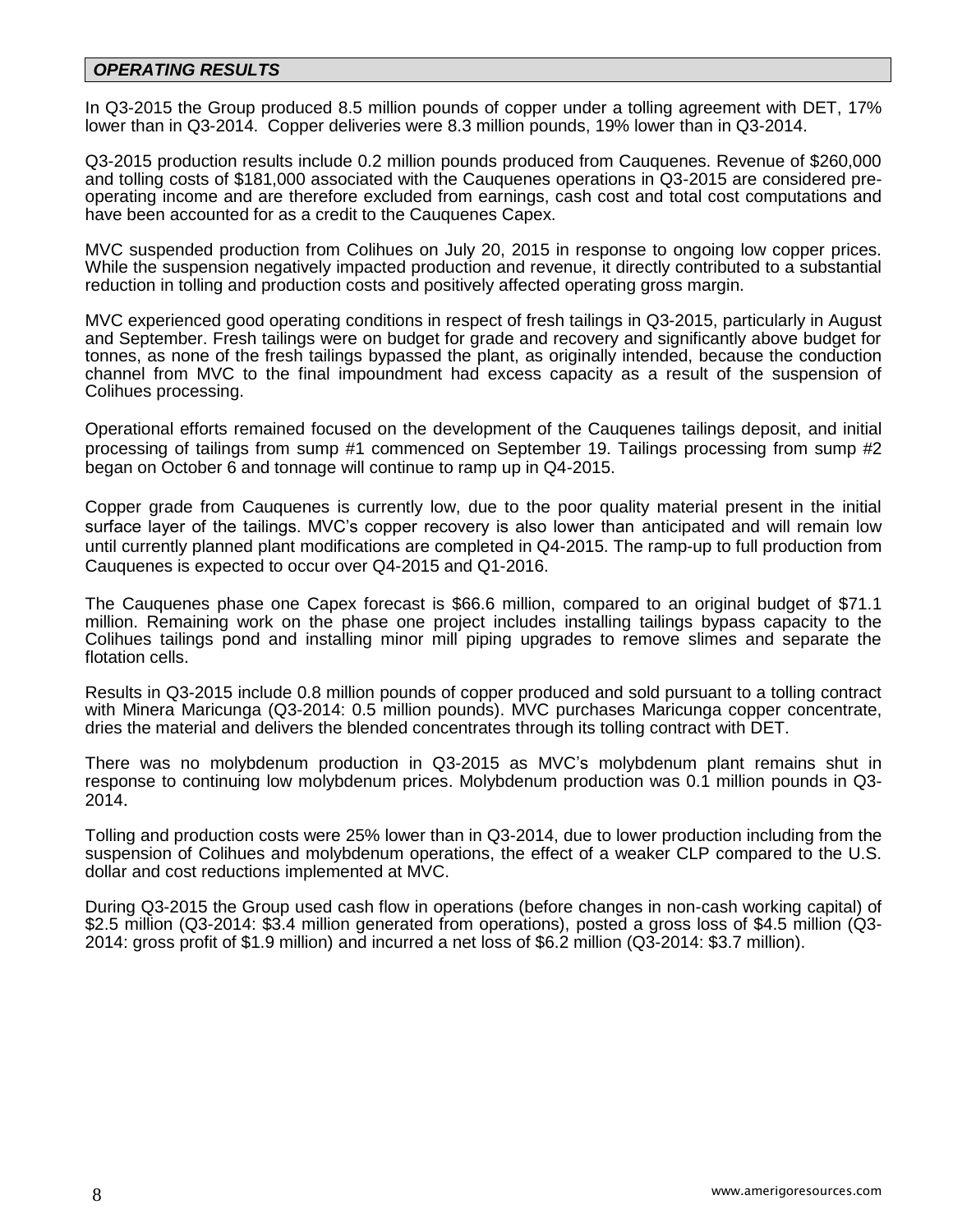### **Production**

|                                   | Q3-2015    | Q3-2014    |
|-----------------------------------|------------|------------|
| <b>FRESH TAILINGS EL TENIENTE</b> |            |            |
| Tonnes processed                  | 11,243,557 | 11,919,535 |
| Copper grade (%)                  | 0.117%     | 0.114%     |
| Copper recovery                   | 24.2%      | 22.1%      |
| Copper produced (lbs)             | 7,010,713  | 6,613,376  |
| <b>OLD TAILINGS COLIHUES</b>      |            |            |
| Tonnes processed                  | 575,096    | 3,452,142  |
| Copper grade (%)                  | 0.233%     | 0.202%     |
| Copper recovery                   | 17.5%      | 20.1%      |
| Copper produced (lbs)             | 516,168    | 3,083,416  |
| <b>OLD TAILINGS CAUQUENES</b>     |            |            |
| Tonnes processed                  | 246,205    |            |
| Copper grade (%)                  | 0.199%     |            |
| Copper recovery                   | 16.0%      |            |
| Copper produced (lbs)             | 172,573    |            |
| <b>OTHER TOLL PROCESSING</b>      |            |            |
| Copper produced (lbs)             | 794,457    | 459,443    |
| <b>COPPER</b>                     |            |            |
| Total copper produced (lbs)       | 8,493,911  | 10,156,235 |
| Total copper delivered (lbs)      | 8,287,850  | 10,320,906 |
| <b>MOLYBDENUM</b>                 |            |            |
| Total molybdenum produced (lbs)   |            | 143,008    |
| Total molybdenum sold (lbs)       |            | 148,255    |

# **Revenue**

|                                                         | Q3-2015         | Q3-2014  |
|---------------------------------------------------------|-----------------|----------|
| Average LME copper price per pound                      | \$<br>$2.38$ \$ | 3.17     |
|                                                         |                 |          |
| El Teniente tolling fees (thousands)                    | \$<br>14,897 \$ |          |
| Gross copper sales (thousands)                          |                 | 29,617   |
| Smelting and refining charges (thousands)               | (3,040)         | (3,616)  |
| El Teniente royalties (thousands)                       | (2, 492)        | (6, 315) |
| Transportation costs (thousands)                        | (237)           | (344)    |
| Copper net revenue (thousands)                          | 9,128           | 19,342   |
| Molybdenum & other revenue (thousands)                  | 1,642           | 2,880    |
| Total revenue (thousands)                               | \$<br>10,770 \$ | 22,222   |
|                                                         |                 |          |
| Company's gross copper tolling/sale price per pound 1   | $2.36$ \$       | 3.06     |
| Company's gross molybdenum price per pound <sup>2</sup> |                 | 12.63    |

 $1$  Copper recorded price for the period before smelting and refining charges, El Teniente royalties, transportation costs and settlement adjustments to prior quarters' sales.

<sup>2</sup> Molybdenum recorded price for the period before roasting charges and settlement adjustments to prior quarters' sales

Revenue in Q3-2015 was \$10.8 million compared to \$22.2 million in Q3-2014 (pro-forma, page 4), including copper net revenue of \$9.1 million (Q3-2014: \$19.3 million) and molybdenum and other revenue of \$1.6 million (Q3-2014: \$2.9 million). Revenue is reported net of smelting, refining and roasting charges, royalties to DET and transportation costs.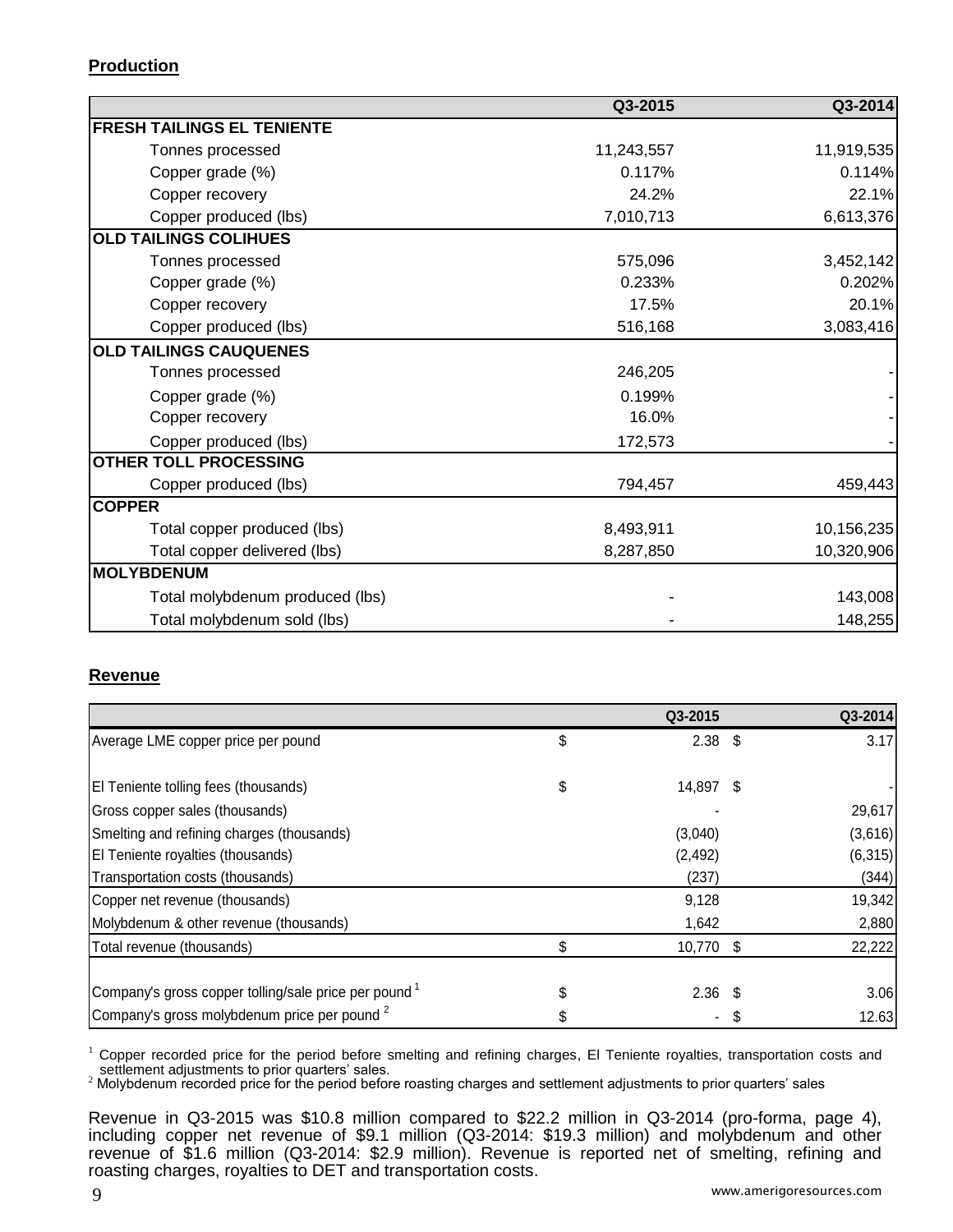MVC has entered into an agreement pursuant to which it delivers to DET all copper concentrates produced during the period from January 1, 2015 to December 31, 2022 under a "maquila" or tolling arrangement. Accordingly, MVC's revenue for the delivery of copper concentrates to DET is recognized as a tolling fee and is reported as a component of revenue, net of royalties to DET and transportation costs. In prior years, the nature of the agreements with Chile's Empresa Nacional de Minería ("Enami") and DET required royalties to DET and transportation costs to be reported as components of tolling and production costs.

MVC's compensation is determined in accordance with annual industry benchmarks for pricing terms and treatment and refining charges, and in 2015 is based on the average copper market price for the third month following the production of copper concentrates under the tolling agreement ("M+3"). Accordingly, final pricing for all copper produced under the tolling agreement by MVC in each month is determined based on the average copper market price of the third month following production. A pricing term of M+3 in periods of declining copper prices affects the Company twofold, as tolling revenue for current period production is recorded based on provisional low copper prices, and the Company also has to record negative price-based revenue settlement adjustments to the prior quarter's production.

In Q3-2015, the Company recorded negative settlement adjustments of \$2.6 million (Q3-2014: \$0.5 million), as final sale prices for Q2-2015 production were lower than the provisional sale prices booked in Q2-2015. At September 30, 2015, a 10% increase or decrease in provisional copper prices would result in price-driven revenue settlement adjustments of \$1.9 million.

Average LME copper prices in Q3-2015 were \$2.38/lb compared to \$3.17/lb in Q3-2014, and the Group's recorded copper tolling/sales price was \$2.36/lb, compared to \$3.06/lb in Q3-2014. The difference between the average LME copper price and the Group's tolling/sales price results from the pricing terms that applied in the period.

As of 2015, royalties to DET are deducted from gross revenue. Q3-2015 royalties of \$2.5 million were 61% less than in Q3-2014, mostly due to lower metal prices, as royalties are calculated on a slidingscale basis referenced to copper prices.

The terms for royalties to DET have been modified pursuant to the Master Agreement and became effective on August 1, 2015. Refer to **Agreements with Codelco's El Teniente Division,** page 19. Prior to August 1, 2015, copper royalties on fresh tailings were calculated using the LME average price for copper for the month of delivery of the tailings, and settled in CLP using the higher of either the "Dolar Acuerdo" or the "Dolar Observado" exchange rates. The effect of using the higher Dolar Acuerdo rates resulted in an increase of \$0.1 million in royalties in Q3-2015, as this only applied to the month of July.

Also effective 2015, transportation costs are deducted from revenue. These costs were \$0.2 million in Q3-2015 (Q3-2014: \$0.3 million).

### **Cash Cost and Total Cost**

Cash cost and total cost are non-GAAP measures prepared on a basis consistent with the industry standard Brook Hunt definitions. Cash cost is the aggregate of copper and molybdenum tolling and production costs, smelting and refining charges, administration and transportation costs, minus byproduct credits. Total cost is the aggregate of cash cost, El Teniente royalties, depreciation and amortization.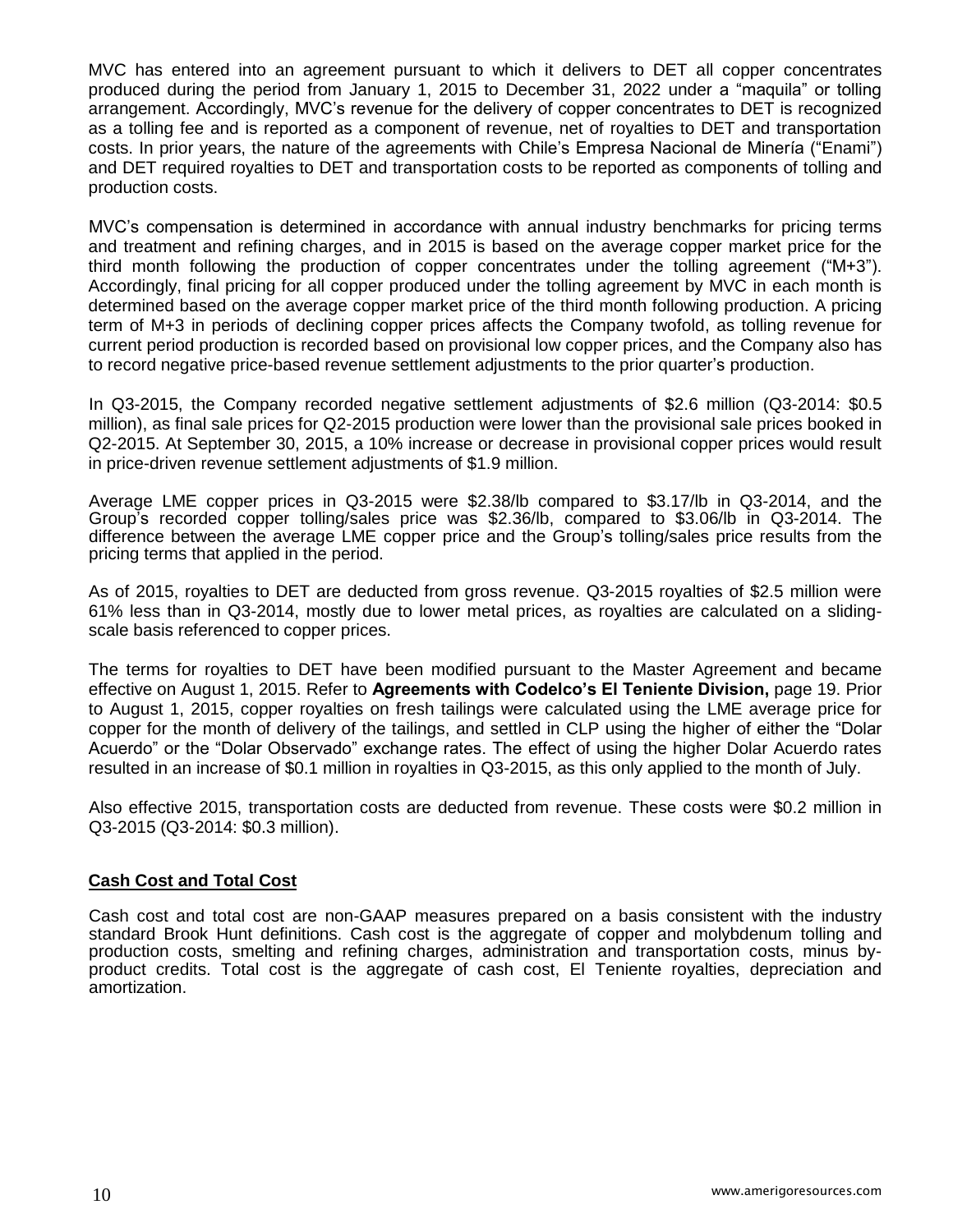A reconciliation of tolling and production costs to cash cost and total cost in Q3-2015 and Q3-2014 is presented below:

|                                           | Q3-2015      |      | Q3-2014  |
|-------------------------------------------|--------------|------|----------|
| Tolling and production costs (thousands)  | \$<br>15,290 | - \$ | 20,368   |
| Add (deduct):                             |              |      |          |
| El Teniente royalties (thousands)         | 2,492        |      | 6,315    |
| Smelting and refining charges (thousands) | 3,040        |      | 3,616    |
| Transportation costs (thousands)          | 237          |      | 344      |
| Inventory adjustments (thousands):        | 303          |      | (1,049)  |
| By-product credits (thousands)            | (1,642)      |      | (2,880)  |
| Total cost (thousands)                    | \$<br>19,720 | - \$ | 26,714   |
| Deduct:                                   |              |      |          |
| El Teniente royalties (thousands)         | (2, 492)     |      | (6,315)  |
| Depreciation and amortization (thousands) | (1,681)      |      | (1, 814) |
| Cash cost (thousands)                     | \$<br>15,547 | - \$ | 18,585   |
| Pounds of copper tolled/produced from     |              |      |          |
| fresh and old tailings (millions) $1$     | 7.70         |      | 9.7      |
| Cash cost (\$/lb)                         | 2.07         |      | 1.92     |
| Total cost (\$/lb)                        | 2.62         |      | 2.75     |

<sup>1</sup> Excludes 0.8 million pounds produced in Q3-2015 from Maricunga toll processing, a by-product (Q3-2014: 0.5 million pounds) and 0.2 million pounds from Cauquenes tailings in Q3-2015 (Q3-2014: nil).

|                           | Q3-2015 | Q2-2015 | Q1-2015 | Q4-2014 | Q3-2014 |
|---------------------------|---------|---------|---------|---------|---------|
|                           |         |         |         |         |         |
| Power costs               | 0.70    | 0.62    | 0.64    | 0.62    | 0.58    |
| Grinding media            | 0.23    | 0.22    | 0.25    | 0.22    | 0.22    |
| <b>Other direct costs</b> | 0.77    | 0.77    | 1.13    | 0.88    | 0.90    |
| By-product credits        | (0.22)  | (0.06)  | (0.30)  | (0.26)  | (0.30)  |
| Smelting & refining       | 0.41    | 0.44    | 0.44    | 0.36    | 0.37    |
| Administration            | 0.15    | 0.12    | 0.13    | 0.13    | 0.11    |
| Transportation            | 0.03    | 0.04    | 0.04    | 0.04    | 0.04    |
| Cash Cost                 | \$2.07  | \$2.15  | \$2.33  | \$1.99  | \$1.92  |

The Group's trailing quarterly cash costs (see table above) (\$/pound of copper produced) were:

Cash cost (page 11) in Q3-2015 was \$2.07/lb, compared to \$1.92/lb in Q3-2014.

Power is MVC's most significant cost, and was \$0.1090/kWh in Q3-2015 compared to \$0.0886/kWh in Q3-2014. Unit power costs for Q3-2015 were \$0.70/lb, \$0.12/lb higher than in Q3-2014 as result of a decrease of \$1.0 in the contribution from MVC's power generators, and the effect of lower production.

MVC did not operate its power generators during Q3-2015, as operating costs would have exceeded the grid price, and maintenance work to one of the generators was carried out, resulted in operating costs of \$0.4 million (Q3-2014: contribution from generators of \$0.6 million).

Unit grinding media costs were \$0.23/lb compared to \$0.22/lb in Q3-2014.

Other direct costs of \$0.77/lb (Q3-2014: \$0.90/lb) include direct labour costs of \$0.19/lb (Q3-2014: \$0.26/lb) and all other combined direct costs of \$0.58/lb (Q3-2014: \$0.64/lb). Other direct unit costs are presented in tabular form on page 13. The suspension of Colihues and molybdenum operations in Q3- 2015 contributed to the reduction of direct unit costs compared to Q3-2014.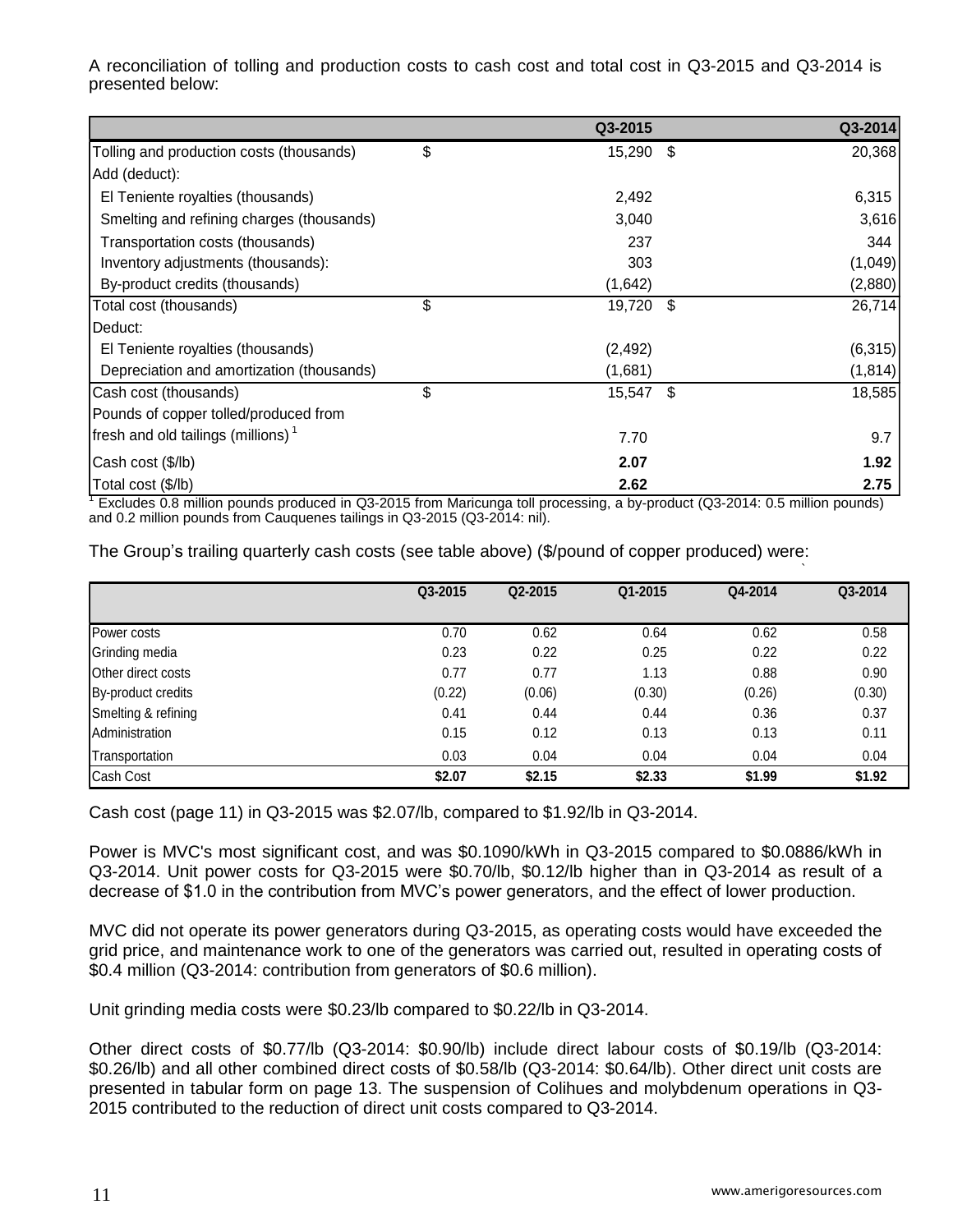The Group's trailing quarterly total costs (\$/lb of copper produced) were:

|                              | Q3-2015 | Q2-2015 | Q1-2015 | Q4-2014 | Q3-2014 |
|------------------------------|---------|---------|---------|---------|---------|
| Cash cost                    | 2.07    | 2.15    | 2.33    | 1.99    | 1.92    |
| <b>El Teniente royalties</b> | 0.33    | 0.52    | 0.52    | 0.59    | 0.65    |
| Amortization/depreciation    | 0.22    | 0.19    | 0.21    | 0.17    | 0.18    |
| <b>Total Cost</b>            | \$2.62  | \$2.86  | \$3.06  | \$2.75  | \$2.75  |

Total cost (page 12) was \$2.62/lb, compared to \$2.75/lb in Q3-2014, positively impacted by reductions of \$0.32/lb in El Teniente royalties (from lower copper prices and lower production), mitigated by a \$0.15/lb increase in cash cost and a \$0.04/lb increase in depreciation cost.

#### *FINANCIAL RESULTS Q3-2015*

The Group posted a net loss of \$6.2 million (\$0.03 basic and diluted loss per share), compared to a net loss of \$3.7 million in Q3-2014 (\$0.02 basic and diluted loss per share). Financial performance in Q3- 2015 was affected by low production due to the suspension of Colihues operations early in the quarter, low copper prices and negative final price settlement adjustments of \$2.6 million to Q2-2015 production.

#### **Revenue**

Revenue in Q3-2015 was \$10.8 million, compared to \$22.2 million in Q3-2014 (pro-forma, pages 4 and 9).

#### **Tolling and Production Costs**

| (Expressed in thousands)              |    | Q3-2015 | Q3-2014      |
|---------------------------------------|----|---------|--------------|
| Direct tolling and production costs   |    |         |              |
| Power costs                           | \$ | 5,248   | \$<br>5,614  |
| Grinding media                        |    | 1,755   | 2,138        |
| Labour costs                          |    | 1,495   | 2,526        |
| Other direct tolling/production costs |    | 4,009   | 7,193        |
|                                       |    | 12,507  | 17,471       |
| Depreciation and amortization         |    | 1,681   | 1,814        |
| Administration                        |    | 1,102   | 1,083        |
| Tolling and production costs          | S  | 15,290  | \$<br>20,368 |

Direct tolling and production cost was \$12.5 million compared to \$17.5 million in the pro-forma Q3-2014 (page 4), a decrease of 25% in the context of a 17% decrease in production.

Grinding media costs of \$1.8 million were 18% lower than in Q3-2014, in line with the decrease in production from Q3-2014 to Q3-2015.

Direct labour costs were \$1.5 million in Q3-2015 compared to \$2.5 million in Q3-2014 as a result of a weaker CLP compared to the U.S. dollar, staff reductions at MVC and the mobilization of Colihues personnel to Cauquenes construction during a portion of Q3-2015.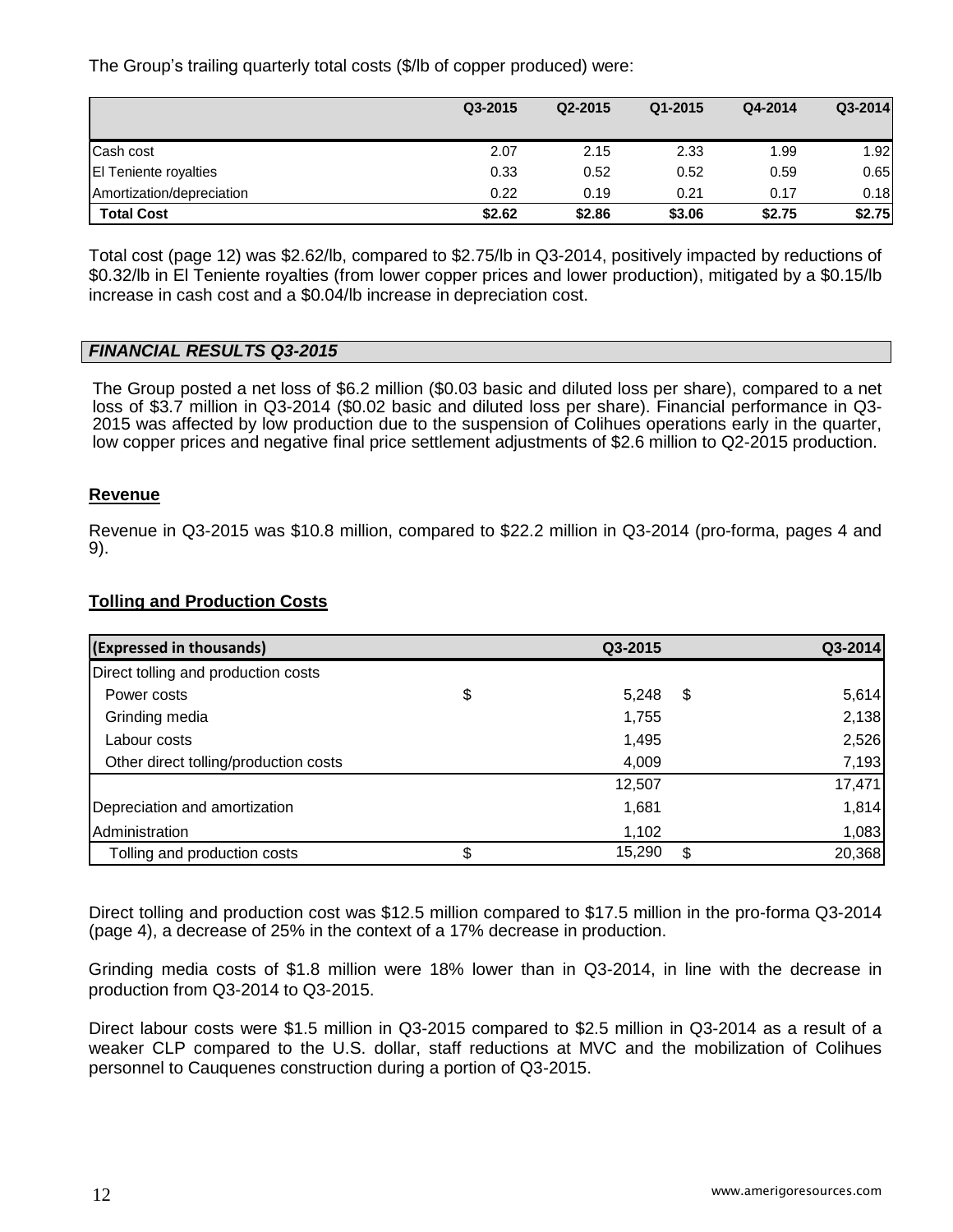Other direct tolling costs decreased by \$3.2 million to \$4.0 million (Q3-2014: \$7.2 million). The most relevant other direct tolling and production costs are summarized in the following tables:

| (Expressed in thousands)                                | Q3-2015     |      | Q3-2014 |
|---------------------------------------------------------|-------------|------|---------|
| Other direct tolling and production costs               |             |      |         |
| Colihues extraction                                     | \$<br>290   | - \$ | 1,244   |
| Maintenance, excluding labour                           | 1,239       |      | 1,177   |
| Molybdenum production costs, excluding labour           |             |      | 705     |
| Other tolling cost                                      | 1,284       |      | 1,041   |
| Industrial water                                        | 352         |      | 381     |
| Copper reagents                                         | 227         |      | 442     |
| Subcontractors, support services, etc.                  | 433         |      | 622     |
| Filtration and all other direct copper production costs | 63          |      | 122     |
| Lime                                                    | 193         |      | 205     |
| Process control, environmental control, safety          | 231         |      | 205     |
| Inventory adjustments                                   | (303)       |      | 1,049   |
|                                                         | \$<br>4,009 | \$   | 7,193   |

| (S/lb Cu)                                               | Q3-2015 | Q3-2014 |
|---------------------------------------------------------|---------|---------|
| Other direct tolling and production costs               |         |         |
| Colihues extraction                                     | 0.04    | 0.13    |
| Maintenance, excluding labour                           | 0.16    | 0.12    |
| Molybdenum production costs, excluding labour           |         | 0.07    |
| Other tolling cost                                      | 0.17    | 0.11    |
| Industrial water                                        | 0.05    | 0.04    |
| Copper reagents                                         | 0.03    | 0.05    |
| Subcontractors, support services, etc.                  | 0.06    | 0.06    |
| Filtration and all other direct copper production costs | 0.01    | 0.01    |
| Lime                                                    | 0.03    | 0.02    |
| Process & environmental control                         | 0.03    | 0.02    |
| Inventory adjustments                                   | (0.04)  | 0.11    |
|                                                         | 0.53    | 0.74    |

Costs were positively impacted by the suspension of Colihues processing (\$1.0 million cost reduction) and molybdenum production (\$0.7 million cost reduction) in response to low market prices. Inventory adjustments driven by lower sales in Q3-2015 contributed to a cost reduction of \$1.4 million.

Depreciation and amortization cost of \$1.7 million was comparable to a cost of \$1.8 million in Q3-2014.

Administration expenses were \$1.1 million in Q3-2015 and Q3-2014.

### **Other expenses and other gains**

Other expenses of \$2.2 million (Q3-2014: gains of \$0.1 million) are costs or gains not related to MVC's processing operations, and are comprised of the following:

 General and administration expenses of \$0.7 million (Q3-2014: \$1.0 million) which include salaries, management and professional fees of \$0.4 million (Q3-2014: \$0.5 million), office and general expenses of \$0.2 million (Q3-2014: \$0.3 million) and share-based payments of \$40,000 (Q3-2014: \$0.2 million).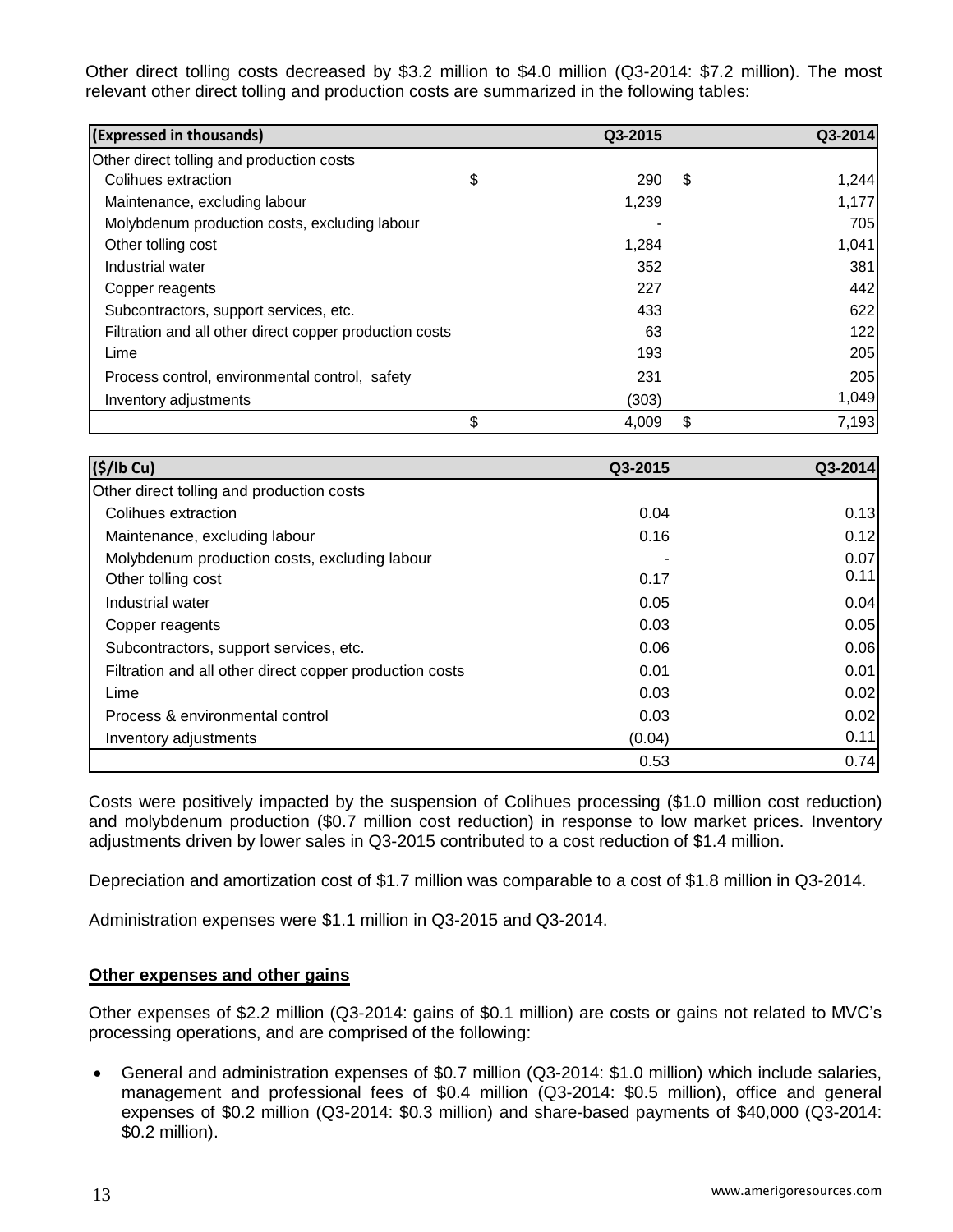- Other expenses of \$0.7 million (Q3-2014: gain of \$0.1 million) are comprised of a foreign exchange expense of \$0.6 million (Q3-2014: \$34,000), an impairment of investment of \$0.2 million (Q3-2014: \$nil) and other gains of \$23,000 (Q3-2014: \$0.1 million). Most of the Group's foreign exchange gains or losses are incurred in MVC. Although MVC's functional currency is the U.S. dollar, it holds monetary assets and/or liabilities denominated in Chilean pesos which results in foreign exchange gains or losses.
- A royalty derivative to related parties of \$0.8 million (Q3-2015: gain of \$1.0 million), which includes actual royalty dividends to related parties of \$0.1 million (Q3-2014: \$0.2 million) and an increase in the fair value of the derivative of \$0.7 million (Q3-2014: decrease in fair value of \$1.1 million). The increase in the fair value of the derivative in Q3-2015 was the result of lower discount rates driven by lower expected risk adjusted borrowing rates.

### **Finance expense or finance gains**

The Group recorded a finance expense of \$0.2 million (Q3-2014: gain of \$25,000) which includes finance, commitment and interest charges and a change in value on an interest rate swap.

### **Taxes**

Income tax recovery was \$0.8 million (Q3-2014: \$5.7 million), including a current income tax recovery of \$1.0 million (Q3-2014: tax recovery of \$0.2 million) and deferred tax expense of \$0.2 million (Q3-2014: \$5.9 million) in respect of changes to deferred income tax liabilities. Deferred income tax results predominantly from the differences between the book and tax values of MVC's property, plant and equipment. Deferred tax liabilities do not represent income tax due in Chile on a current basis. Deferred income tax expense was significantly higher in Q3-2014 as a result of an increase to MVC's long-term tax rate from 20% to 27% from a tax reform enacted in Chile in September 2014.

### *F I N A N C I A L R E S U L T S – NINE MONTHS ENDED SEPTEMBER 30, 2015*

During YTD-2015 the Company posted a loss of \$12.3 million (\$0.07 per share), compared to a loss of \$12.4 million (\$0.07 per share) YTD-2014.

Revenue in YTD-2015 was \$44.8 million, 34% lower than YTD-2014 revenue of \$68.5 million (pro-forma, page 4). Tolling and production costs were \$52.4 million, 19% lower than tolling and production costs of \$64.8 million in YTD-2014 (pro-forma, page 4), due to lower production, lower depreciation charges, cost reduction initiatives at MVC and a weaker CLP compared to the U.S. dollar. Cash cost and total cost (both non-GAAP measures) in YTD-2015 were \$2.18/lb and \$2.85/lb respectively, compared to \$2.12/lb and \$3.12/lb in YTD-2014.

Other expenses were \$4.7 million, down from \$9.6 million in YTD-2014, which included a loss from change in estimates of \$8.1 million as a result of MVC entering into the Master Agreement with DET. Finance expense increased to \$0.9 million from \$0.2 million in connection with commitment fees and other costs associated with the Cauquenes expansion debt facilities.

Income tax recovery was \$0.9 million, compared to tax expense of \$6.3 million in YTD-2014. In 2014 the Company booked a deferred income tax expense of approximately \$5.3 million which resulted from an increase to MVC's long-term tax rate due to a tax reform enacted in Chile.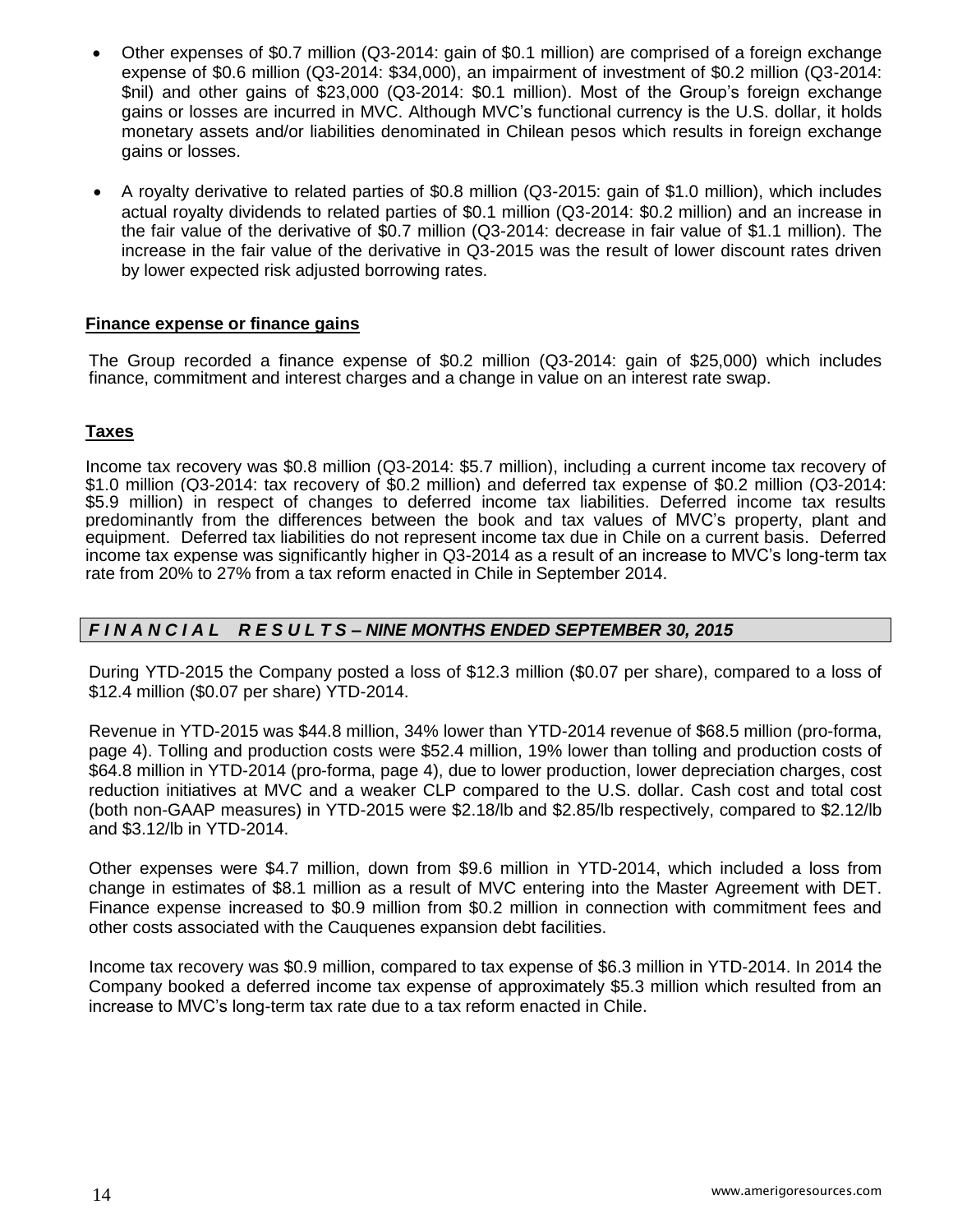### *COMPARATIVE PERIODS*

The Company's financial statements are reported under IFRS issued by the IASB. The following tables provide highlights from the Company's financial statements of quarterly results for the past eight quarters (pro-forma (page 4), unaudited). Total revenue for Q4-2013 as presented below is shown net of El Teniente royalties and transportation costs, consistent with the 2014 pro-forma presentation.

|                                   | <b>QE Sept. 30,</b> | QE June 30, | March 31, | <b>QE Dec. 31,</b> |
|-----------------------------------|---------------------|-------------|-----------|--------------------|
|                                   | 2015                | 2015        | 2015      | 2014               |
|                                   |                     |             |           |                    |
| Total revenue (thousands)         | 10,770              | 16,388      | 17,656    | 24,320             |
| Net (loss) profit (thousands)     | (6, 161)            | (2,036)     | (4,063)   | 1,702              |
| (Loss) earnings per share         | (0.03)              | (0.01)      | (0.02)    | 0.01               |
| Diluted (loss) earnings per share | (0.03)              | (0.01)      | (0.02)    | 0.01               |

|                           | <b>QE Sept. 30,</b><br>2014 | QE June 30,<br>2014 | QE March 31,<br>2014 | <b>QE Dec. 31,</b><br>2013 |
|---------------------------|-----------------------------|---------------------|----------------------|----------------------------|
|                           |                             | S                   |                      | $\boldsymbol{\mathsf{s}}$  |
| Total revenue (thousands) | 22,222                      | 20,728              | 25,594               | 28,092                     |
| Net loss (thousands)      | (3,725)                     | (8,290)             | (389)                | (2, 447)                   |
| Loss per share            | (0.02)                      | (0.05)              | (0.00)               | (0.02)                     |
| Diluted loss per share    | (0.02)                      | (0.05)              | (0.00)               | (0.02)                     |

Quarterly revenue variances result from varying volumes of copper sales (a factor of quarterly production), the Group's realized copper price (a factor of market price conditions) and in 2015, the impact of final copper price adjustments to prior quarter's production (as a result of M+3 pricing terms). The Group's revenues are highly sensitive to these variables, as summarized below:

|                                                | Q3-2015  | Q2-2015 | Q1-2015 | Q4-2014 | Q3-2014  | Q2-2014  | Q1-2014 | Q4-2013 |
|------------------------------------------------|----------|---------|---------|---------|----------|----------|---------|---------|
| Copper<br>sales                                | 8.12     | 9.39    | 8.83    | 11.22   | 10.32    | 9.32     | 10.18   | 12.60   |
| MVC's realized<br>copper<br>price <sup>2</sup> | \$2.36   | \$2.65  | \$2.68  | \$3.01  | \$3.06   | \$3.16   | \$3.36  | \$3.16  |
| Settlement<br>adjustments <sup>3</sup>         | (\$2.61) | \$0.42  | \$1.43  |         | (\$0.53) | (\$0.63) | \$1.02  | \$0.19  |

Million pounds of copper sold. In 2015 these sales are under the tolling agreement with DET. Q3-2015 amounts exclude tailings processed from Cauquenes.

<sup>2</sup> Copper recorded price per pound, for the period before smelting and refining charges and settlement adjustments to prior guarters' sales.<br><sup>3</sup> Settlement ad

Settlement adjustments to prior quarter's sales, expressed in millions of dollars

Q4-2013 revenue was positively impacted by the Maricunga tolling contract which contributed 1.5 million pounds in copper delivered. Q1 to Q3-2014 revenue was negatively impacted by lower production. Revenue in Q4-2014 was stronger as mining conditions improved in Colihues, although stronger production results were mitigated by lower copper prices. Q1-2015 revenue was impacted by lower production and a substantial decline in copper prices. Q2-2015 revenue was positively impacted by higher production levels, despite lower realized copper prices. Q3-2015 revenue was affected by lower copper sales, lower copper prices and negative revenue settlement adjustments due to pricing terms.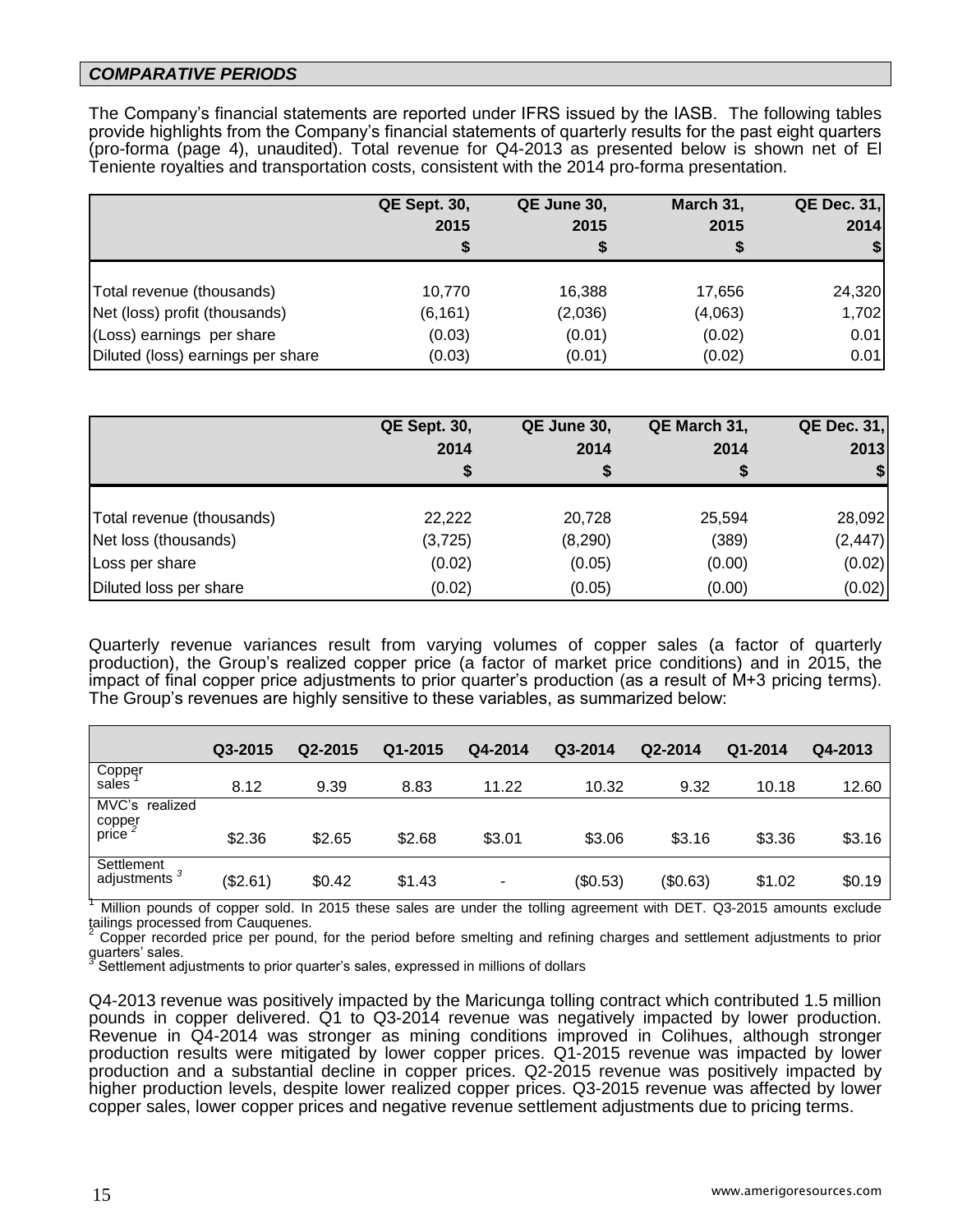In addition to revenue variances, the Group's quarterly results in the most recent eight quarters were affected by variations in tolling and production costs:

|                                                        | Q3-2015 | Q2-2015 | Q1-2015 | Q4-2014 | Q3-2014 | Q2-2014 | Q1-2014 | Q4-2013 |
|--------------------------------------------------------|---------|---------|---------|---------|---------|---------|---------|---------|
| Tolling and<br>produçtion<br>costs                     | \$15.29 | \$18.14 | \$18.97 | \$21.46 | \$20.37 | \$19.53 | \$24.93 | \$29.17 |
| Unit tolling<br>and<br>production<br>cost <sup>2</sup> | \$1.88  | \$1.93  | \$2.15  | \$1.91  | \$1.97  | \$2.10  | \$2.45  | \$2.32  |

Millions of dollars.

2 Tolling and production costs divided over number of pounds of copper delivered. Q3-2015 amounts exclude tailings processed from Cauquenes.

Tolling and production costs are affected by production levels, input costs -particularly power costs- and copper prices. In Q4-2013 these costs were adversely impacted by other tolling costs of \$3.4 million and a \$1.0 million retroactive power charge for the years 2011-2013. In Q1-2014 total production costs decreased due to lower production. In Q3-2014 a gain from Change in Estimates of \$2.4 million was recorded as a component of production costs. Depreciation expense decreased as of Q3-2014 on the signing of the Master Agreement which resulted in an increase in the estimated useful lives of MVC's assets. Further cost reductions associated with a change to Colihues processing methods introduced in Q3-2014 also contributed to lower costs. Total production costs increased in Q4-2014 from higher production, but unit cost was at the lowest level in 2 years. In Q1-2015 total tolling costs decreased due to lower production under the tolling agreement with DET, but the decrease in costs was insufficient to maintain the low unit costs that had been achieved in the three prior quarters. In Q3-2015, lower total production costs from lower production levels, curtailment of Colihues operations, cost reductions at MVC and a weaker CLP compared to the U.S. dollar resulted in further unit cost reductions.

### *LIQUIDITY and CAPITAL RESOURCES*

#### **Cash Flow from Operations**

The Group used cash of \$6.8 million in operations, compared to cash generated from operations of \$5.1 million in Q3-2014. YTD the Company used cash from operations of \$28.3 million, compared to cash of \$5.0 million generated from operations in YTD-2014.

Excluding the effect of changes in working capital accounts, the Group used cash of \$2.5 million, compared to \$3.4 million generated from operations in Q3-2014. YTD cash used in operations before changes in working capital was \$1.9 million (YTD-2014: cash generated from operations of \$9.4 million).

#### **Cash Flow from Financing Activities**

The Group received \$63.1 million in debt proceeds net of transaction costs YTD-2015 (YTD-2014: \$nil). YTD-2014 the Group received \$0.3 million from the exercise of share purchase options.

#### **Cash Flow from Investing Activities**

YTD-2015, the Group used cash of \$41.2 million for payments of Capex, compared to \$8.1 million YTD-2014. YTD-2015 the Company has also paid \$0.7 million in capitalized interest associated with the Cauquenes expansion debt facilities. YTD-2014 the Company received \$0.1 million from the sale of plant and equipment.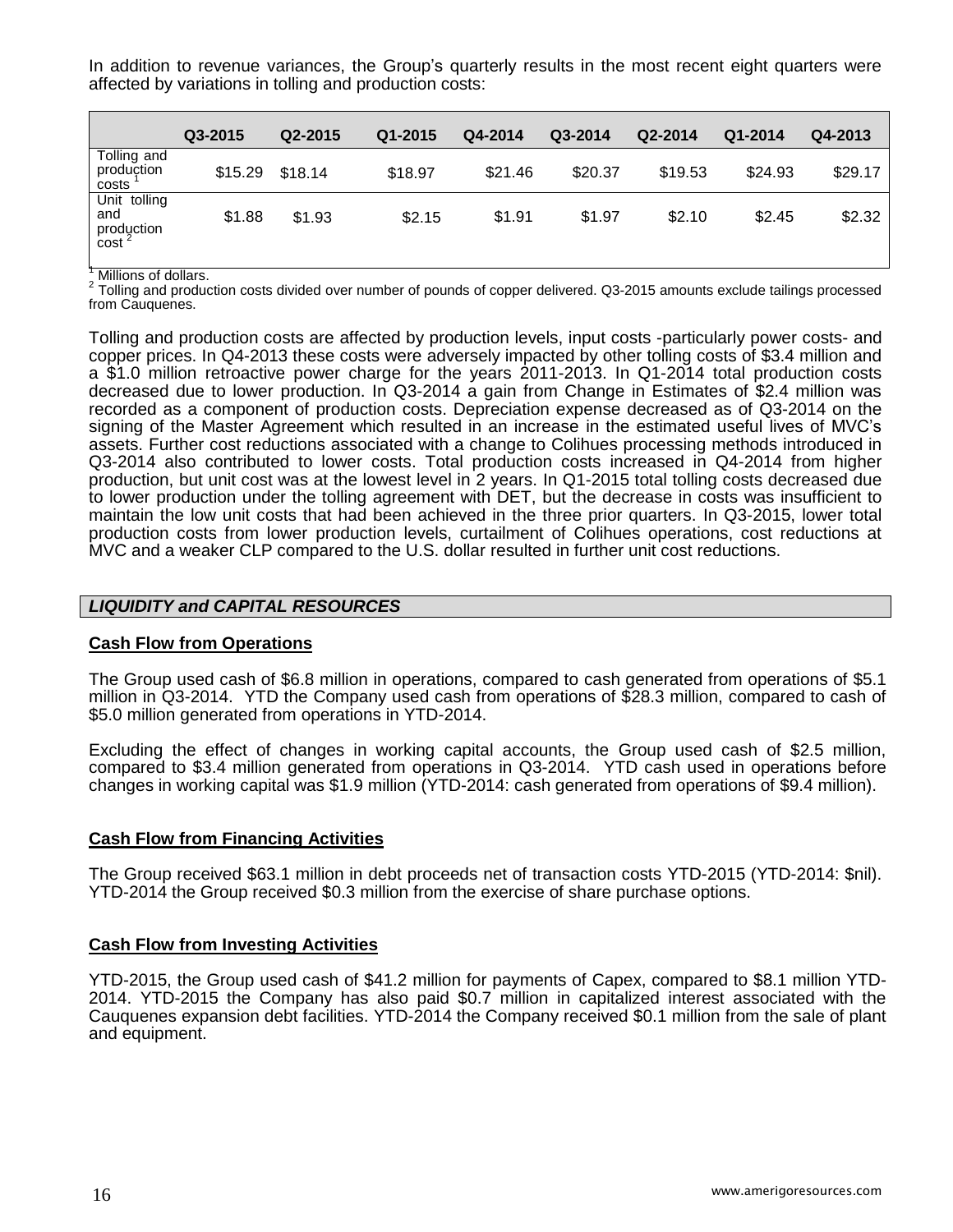### **Liquidity and Financial Position**

At September 30, 2015, the Group's cash and cash equivalents totaled \$9.9 million (December 31, 2014: \$18.3 million) and the Group had working capital of \$6.5 million, compared to working capital of \$2.8 million at December 31, 2014.

At September 30, 2015, the Group had approximately \$38.5 million of undrawn, committed credit facilities, as described under **Borrowings**.

The Group operates in a cyclical industry where levels of cash flow have historically been correlated to the market prices for copper. MVC is a valuable long-life asset. El Teniente, the source of MVC's feed material, is the world's largest underground copper mine with remaining ore reserves expected to last decades.

The Group's long-term liabilities (severance provisions, long-term portion of borrowings, long-term portion of the royalty derivative to related parties measured at fair value, deferred income tax liabilities and other non-current liabilities) at September 30, 2015 were \$86.4 million (December 31, 2014: \$32.9 million).

The Group expects to complete payments associated with phase one of the Cauquenes expansion and to meet its obligations for the next 12 months from the remaining funds available through the various facilities described below and cash flow generated from operations.

### **Borrowings**

| <b>Borrowing ouststanding (Thousands)</b>             | September 30, | December 31, |  |
|-------------------------------------------------------|---------------|--------------|--|
|                                                       | 2015          | 2014         |  |
|                                                       |               |              |  |
|                                                       |               |              |  |
| Cauquenes Expansion Loan (a)                          | 51,766        |              |  |
| Cauquenes Expansion VAT Facility (b)                  | 7,259         |              |  |
| <b>DET Expansion Support Facility (d)</b>             | 4,059         |              |  |
|                                                       | 63,084        |              |  |
| Comprised of:                                         |               |              |  |
| Short-term debt and current portion of long-term debt | 12,234        |              |  |
| Long-term debt                                        | 50,850        |              |  |
|                                                       | 63,084        |              |  |

a) On March 25, 2015, MVC closed a bank syndicate financing with Mandated Lead Arrangers Banco Bilbao Vizcaya Argentaria ("BBVA") and Export Development Canada ("EDC") for a loan facility (the "Cauquenes Expansion Loan") of up to \$64.4 million to be used in the expansion of MVC's operations for the processing of tailings from the Cauquenes deposit. Terms of the loan include interest at a fixed rate of 5.81% per annum during construction and 5.56% per annum thereafter for 75% of the facility, both fixed through the use of an interest rate swap. The remaining 25% of the facility is subject to a variable rate based on the US Libor 6 month rate, which at September 30, 2015 was 4.29% per annum (and would be 4.04% per annum during operation). Interest is payable semi-annually starting on June 30, 2015. The Cauquenes Expansion Loan has a maximum repayment term of 6 years consisting of 12 equal semi-annual capital payments commencing on June 30, 2016. The repayment term may be shortened without penalty in accordance with the provisions of the finance agreement.

As of September 30, 2015, funding of \$53.6 million had been received.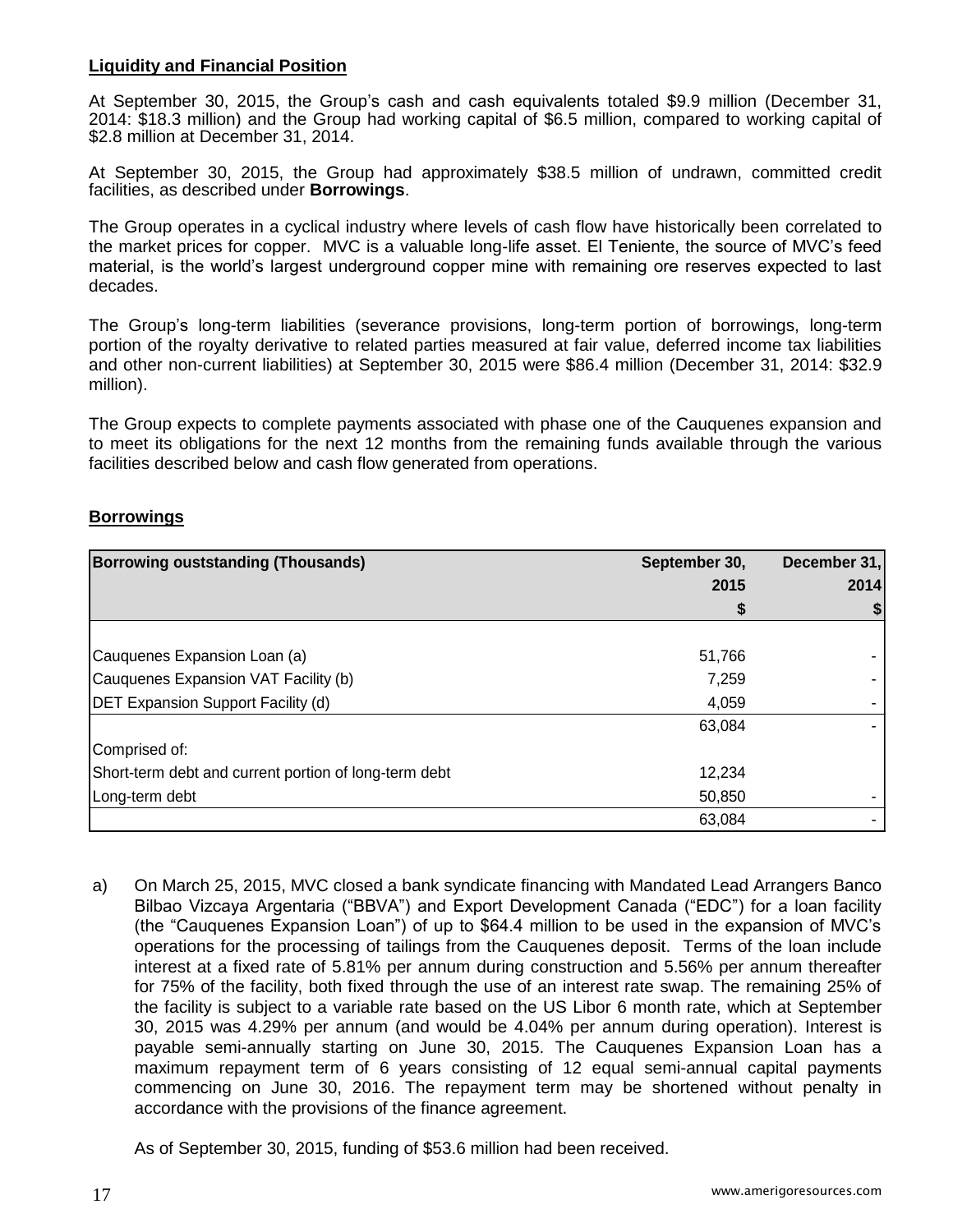MVC incurred due diligence, bank fees and legal costs of \$2.4 million, of which \$2.0 million were recognized as transaction costs as of September 30, 2015 based on the percentage of funds drawn to date. The remaining \$0.4 million was recognized as prepaid finance expenses and will be transferred to transaction costs on the same percentage basis as funds are drawn from the facility. Transaction costs will be amortized over the term of the loan using the effective interest rate method.

Interest on the loan is being fully capitalized during construction and commissioning, for a total of \$1.1 million to September 30, 2015, of which \$0.6 million were paid as of that date.

The balance of the loan (net of transaction costs) at September 30, 2015 was \$51.8 million (December 31, 2014: \$nil).

MVC has provided security for the Cauquenes Expansion Loan in the form of a charge on all of MVC's assets, and MVC is subject to certain bank covenants to be measured semi-annually starting on December 31, 2015.

- b) Also on March 25, 2015, MVC entered into a CLP 5,700 million (approximately \$9.0 million at the loan grant date) facility with BBVA to finance the value added tax expected to be incurred by MVC in connection with the Cauquenes expansion (the "VAT Facility"). The VAT Facility is due on or before June 30, 2016 and is subject to interest at a variable rate of the Chilean Association of Banks and Financial Institutions Tasa Bancaria plus 1.75%, which at September 30, 2015 was 5.68% per annum. Interest on the VAT Facility is being fully capitalized during construction and commissioning and paid quarterly starting on June 30, 2015. Interest of \$0.1 million was paid up to September 30, 2015, at which date the balance on the loan was \$7.3 million (December 31, 2014: \$nil).
- c) On March 24, 2015, Colihues Energía obtained from a Chilean bank a working capital loan of CLP 123.0 million (the equivalent of \$0.2 million at the loan grant date) at an interest rate of 4.44% per annum. The loan was repaid on September 19, 2015. No security was provided in connection with the loan.
- d) The Group has secured \$30.0 million in additional credit facilities for the expansion, including a \$17.0 million expansion support agreement with DET and a \$13.0 million standby line of credit from three Amerigo shareholders that may be drawn down at Amerigo's option if required during construction and commissioning of the Cauquenes project. No security was provided in connection with these facilities. At September 30, 2015, \$4.0 million had been drawn from the DET Facility (December 31, 2014: \$nil). The Group incurred an annual commitment fee of \$0.1 million in respect of the standby line of credit.

Concurrently with the Cauquenes Expansion Loan, MVC entered into an interest rate swap ("IRS") with BBVA to fix 75% of the interest payable on that facility. MVC recognized a fair value of \$1.0 million at inception for the IRS, which was accounted for as a prepaid finance expense, and is being treated as transaction costs as funds are drawn from the facility. At September 30, 2015, MVC had recognized \$0.8 million as transaction costs, and the balance of \$0.2 million was recognized as a prepaid finance expense. On September 30, 2015, the fair value of the IRS was determined to be \$1.1 million and markto-market adjustments of \$0.2 million were recognized in earnings, as a component of finance expense.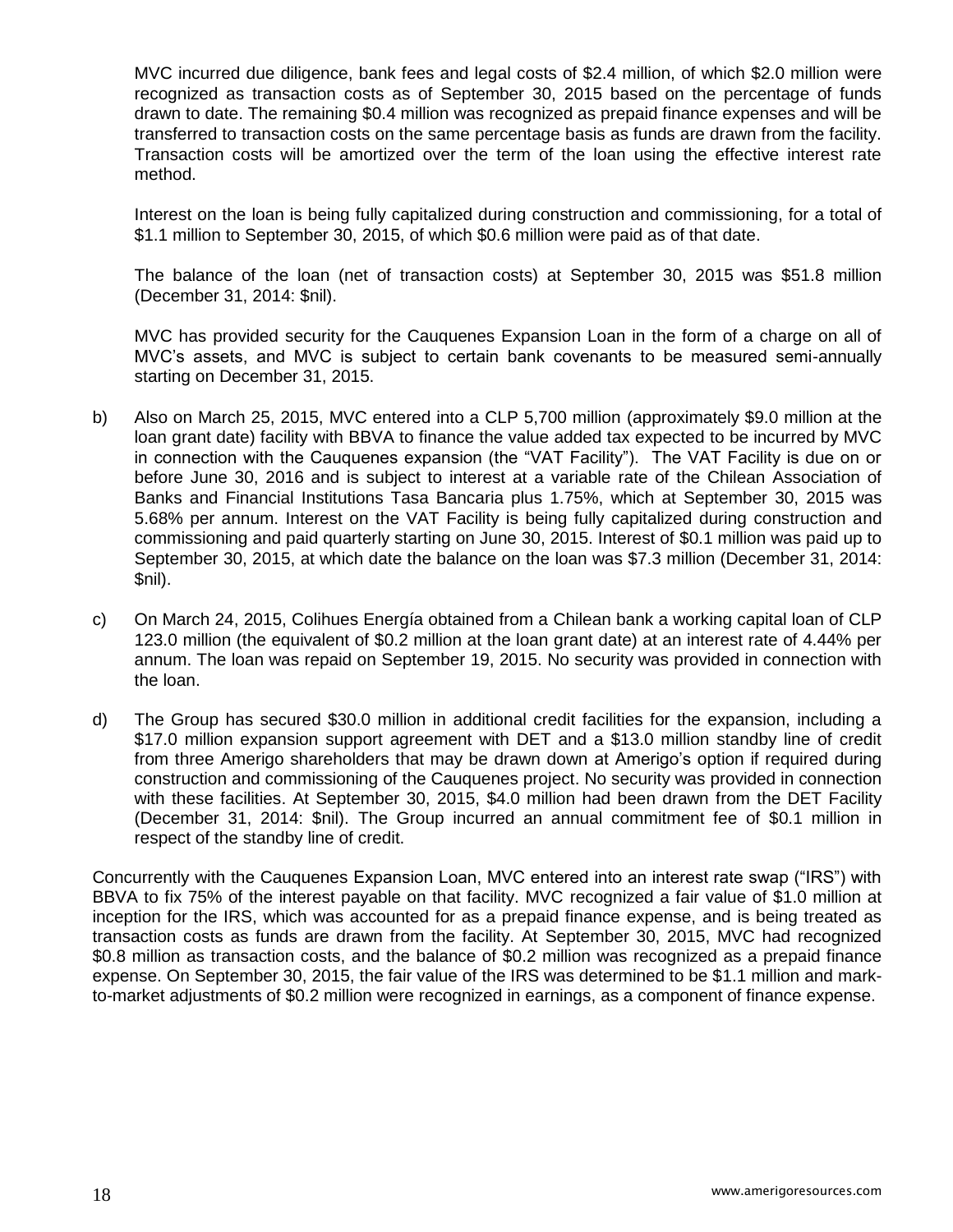### *AGREEMENTS WITH CODELCO'S EL TENIENTE DIVISION*

On April 8, 2014 MVC and DET entered into a contract (the "Master Agreement") for the purchase by MVC of the rights to process tailings from an additional historical tailings deposit, Cauquenes, for a term to the earlier of its depletion or 2033, and extending the Fresh Tailings Contract from 2021 to 2037 and the Colihues Contract to the earlier of its depletion or 2037.

Royalties are payable to DET in respect of copper concentrates produced by MVC and are calculated using the London Metal Exchange ("LME") price for copper for the month of delivery of the tailings. Adjustments to the DET royalties are recorded on a monthly basis for changes in copper concentrate deliveries during the settlement period.

Royalties under the Fresh Tailings Contract are determined through a sliding scale formula tied to copper prices. Until August 1, 2015, no royalties were payable on copper produced from fresh tailings when the copper price was below \$0.80/lb, and the royalty increased to a maximum of 13.5% at copper prices of \$1.30/lb or higher. These terms were amended in the Master Agreement, as described below.

Under the Colihues Contract, MVC is required to pay a sliding scale royalty which is 3% for a copper price below \$0.80/lb and increases to approximately 30% at a copper price of \$4.27/lb. The parties are also required to review and potentially adjust costs and royalty structures for copper production from Colihues tailings where the copper price remains below \$1.95/lb or over \$4.27/lb for three consecutive months. These terms were not amended by the Master Agreement.

Until August 1, 2015, MVC paid a royalty of 10% of MVC's net revenue received from the sale of molybdenum concentrates produced from fresh tailings and 11.9% on net molybdenum revenue from Colihues tailings. These terms were also amended by the Master Agreement.

Additional terms of the Master Agreement include the following:

- Changes in the royalty payable for copper produced from fresh tailings, including a change in the royalty calculation to a sliding scale for a range of copper prices from \$1.95/lb (13.5% royalty) to
- \$4.80/lb (28.4% royalty), elimination of exchange rate provisions that increased royalty costs, and an increase in the threshold below which no royalty is payable from \$0.80/lb to \$1.95/lb, the same minimum level as that for the Cauquenes royalty. The change in fresh tailings royalty became effective on August 1, 2015;
- A sliding scale royalty for copper produced from Cauquenes tailings for copper prices ranging from \$1.95/lb (16% royalty) to \$5.50/lb (39% royalty);
- A sliding scale global molybdenum royalty for molybdenum prices between \$7.31/lb (9% royalty) and \$40/lb (19.7% royalty), effective August 1, 2015;
- Provisions requiring the parties to meet and review cost and royalty structures for copper production from fresh and Cauquenes tailings and for all molybdenum production in the event monthly average prices fall below the respective royalty ranges during two consecutive months, and projections indicate the permanence of such prices over time (less than \$1.95/lb for copper or \$7.31/lb for molybdenum or for copper prices greater than \$4.80/lb for fresh tailings and \$5.50/lb for Cauquenes tailings, and for molybdenum prices greater than \$40/lb);
- The review of all royalty structures is to be carried out in a manner that gives priority to the viability of the Master Agreement and maintains the equilibrium of the benefits between the Parties; and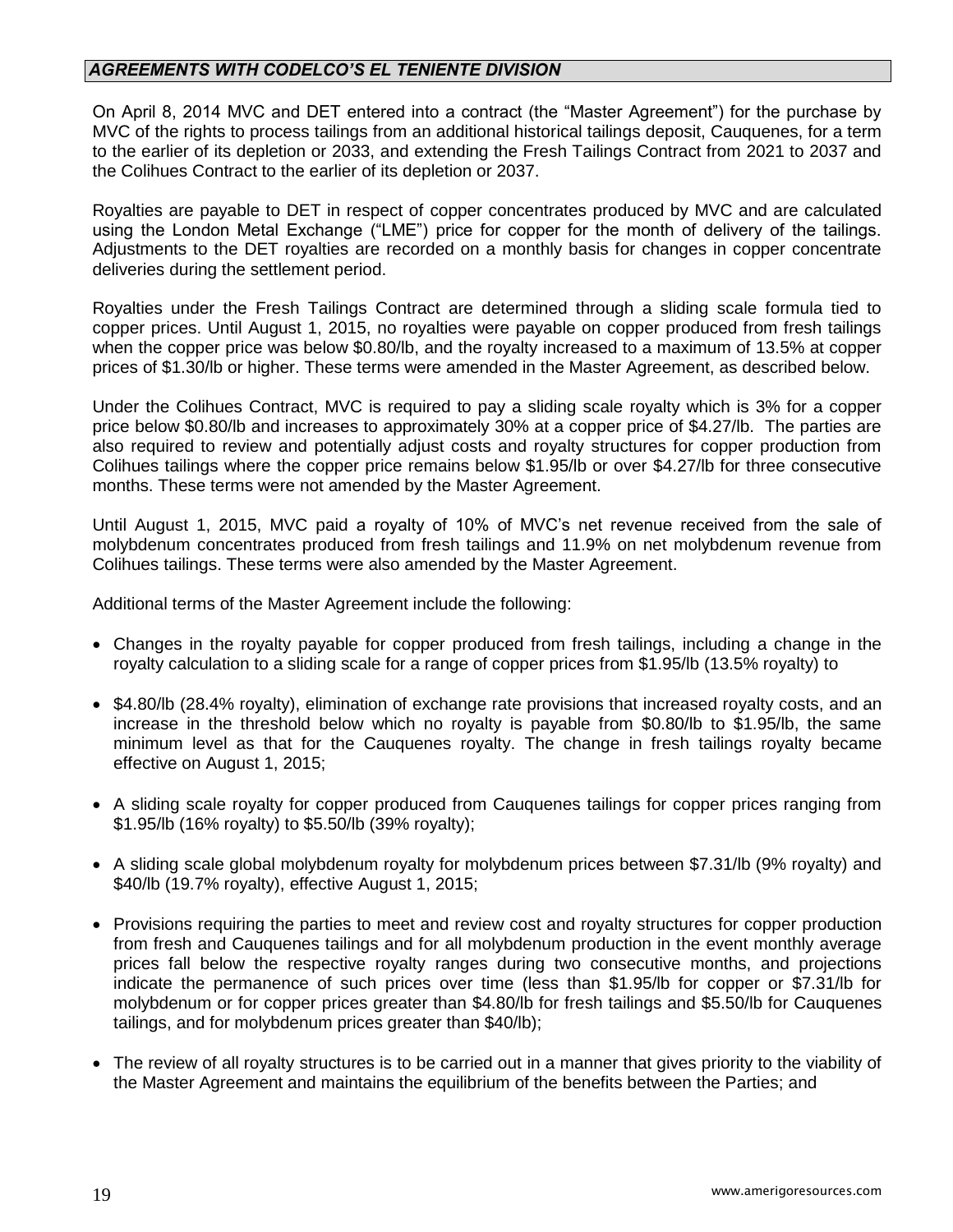Three early exit options exercisable by DET within 2021 and every three years thereafter only in the event of changes unforeseen as of the date of the Master Agreement. The Company has currently judged the probabilities of DET exercising any of these early exit options as remote.

### **First Modification to the Master Agreement**

On August 29, 2014, DET and MVC entered into a first modification to the Master Agreement, which provided for the deferral of up to \$9.1 million in royalty payments in 2014 in order for MVC to expedite certain works associated with the Cauquenes expansion. The deferred amounts were subject to interest at a rate of 0.6% per month. A total of \$8.1 million was deferred during 2014, and all deferred amounts and applicable interest owing to DET were paid in full in Q1-2015.

#### **Second Modification to the Master Agreement**

On February 3, 2015, MVC and DET entered into a second modification to the Master Agreement dated December 31, 2014 which provides for the following:

- i) The delivery to DET of all copper concentrates produced by MVC during the period from January 1, 2015 to December 31, 2022 pursuant to a "maquila" or tolling arrangement, subject to terms and conditions similar to those contained in the concentrate sales agreement MVC had to December 31, 2014 with Enami.
- ii) A copper price support agreement provided by DET to assist MVC with the Cauquenes expansion in an amount of up to \$17.0 million (the "DET Facility"). MVC will draw down \$1.0 million from the DET Facility for each month during the years 2015 and 2016 in which the average final settlement copper price to MVC is less than \$2.80/lb, up to the \$17.0 million maximum. The DET Facility bears interest at a rate of 0.6% per month and is subordinate to MVC's bank financing. As at September 30, 2015, MVC had drawn down \$4.0 million from the DET Facility. The DET Facility will be repaid starting in January 2017 and up to December 31, 2019 at a rate of \$1.0 million per month, provided this repayment rate does not preclude MVC from making the Cauquenes Expansion Loan semi-annual capital debt repayments. MVC may repay the DET Facility in advance and without penalty, provided BBVA and EDC pre-approve the advance payments.

### *CAUQUENES EXPANSION*

MVC is undertaking a significant expansion of its existing operations in order to extract and process the high grade Cauquenes tailings. The Cauquenes expansion is being undertaken in phases, which management believes reduces project risk.

Phase one has enabled MVC to extract Cauquenes tailings for processing in MVC's existing processing plant and is expected to increase MVC's copper processing levels. The phase one Capex budget was \$71.1 million and actual Capex is forecasted to be \$66.6 million, of which \$57.0 million was incurred to September 30, 2015. The Group has the necessary facilities in place to ensure funding of the remaining Capex.

After phase one is complete, MVC plans to upgrade its existing plant and operations in order to increase recovery rates. This part of the expansion may be carried out in a series of stages, depending on internal cash flow and/or financing, and on completion is expected to further increase MVC's production.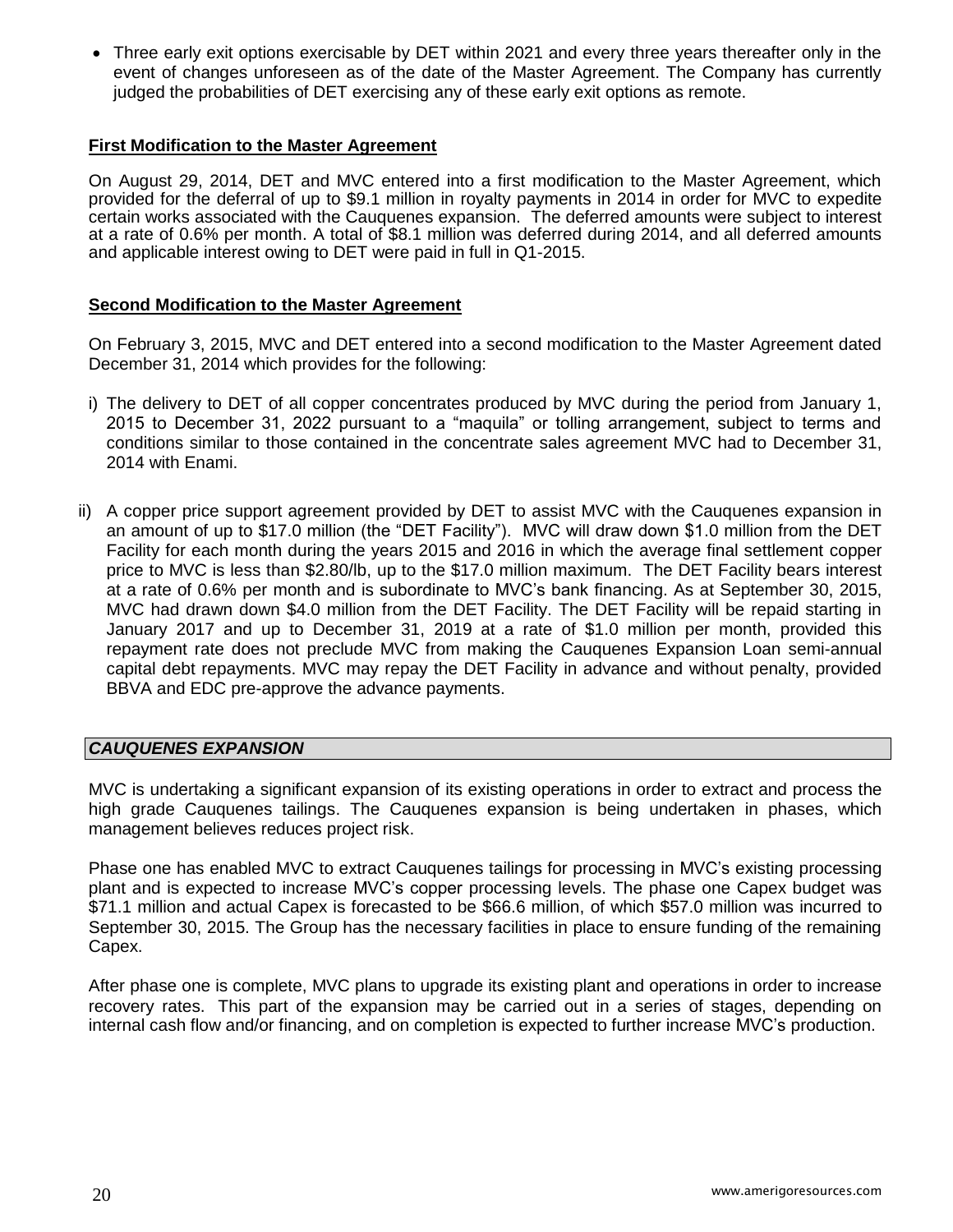### *OTHER MD&A REQUIREMENTS*

#### **Impairment Analysis**

As at September 30, 2015, management of the Company determined that the continued depressed market price for the Company's shares, resulting in market capitalization for the Company below its net asset value, constituted an impairment indicator, and completed an impairment assessment for MVC that included a determination of fair value less costs to sell.

Key assumptions incorporated in the impairment model included the following:

- Copper prices (\$/lb): 2015: \$2.50; 2016: \$2.27; 2017: \$2.18; 2018: \$2.30; 2019: \$2.40; 2020: \$2.90; 2021: \$3.30; 2022 to 2037: \$3.50.
- Power costs (excluding benefit from self-generation): From 2015 to 2024 costs are per contractual estimates (2015: \$0.10186/kWh, 2016: \$0.10407/kWh, 2017: \$0.10916/kWh, 2018: \$0.12554/kWh; 2019: \$0.12138/kWh; 2020: \$0.11965/kWh; 2021: \$0.11999/kWh: 2022: 0.12059/kWh; 2023: \$0.12142/kWh; 2024 \$0.12209/kWh). From 2025 to 2037: estimated at \$0.1300/kWh.
- Operating costs based on historical costs incurred and estimated forecasts.
- Production volume and recoveries as indicated in MVC's mining plan from 2015 to 2037, including processing of fresh tailings and old tailings from the Colihues and Cauquenes deposits.
- Discount rate: 9% after tax

Management's impairment evaluation did not result in the identification of an impairment loss as of Management<br>September 30, 2015. Although management believes the estimates applied in this impairment Although management believes the estimates applied in this impairment assessment are reasonable, such estimates are subject to significant uncertainties and judgements. Sensitivities to changes in estimated metal prices, operating costs, grid power costs not covered by MVC's current power contracts, operating results from the Cauquenes deposit that differ from current projections and increases in estimated expansion capital costs, might trigger an impairment that could be material.

#### **Investments**

At September 30, 2015, Candente Copper Corp. ("Candente Copper"), a company listed on the TSX, had a closing share price of Cdn\$0.045 and the fair value of the Group's approximately 4% investment in Candente Copper was \$0.2 million. YTD- 2015, the Group recorded an impairment charge of \$0.3 million (YTD-2014: other comprehensive loss of \$0.4 million) for the decline in fair value of this investment.

At September 30, 2015, Los Andes Copper Ltd. ("Los Andes"), a company listed on the TSX Venture Exchange, had a closing share price of Cdn\$0.105, and the fair value of the Group's approximately 4% investment in Los Andes was \$0.6 million. YTD-2015, the Group recorded other comprehensive loss of \$0.9 million (YTD-2014: other comprehensive loss of \$0.2 million) for the changes in the fair value of this investment.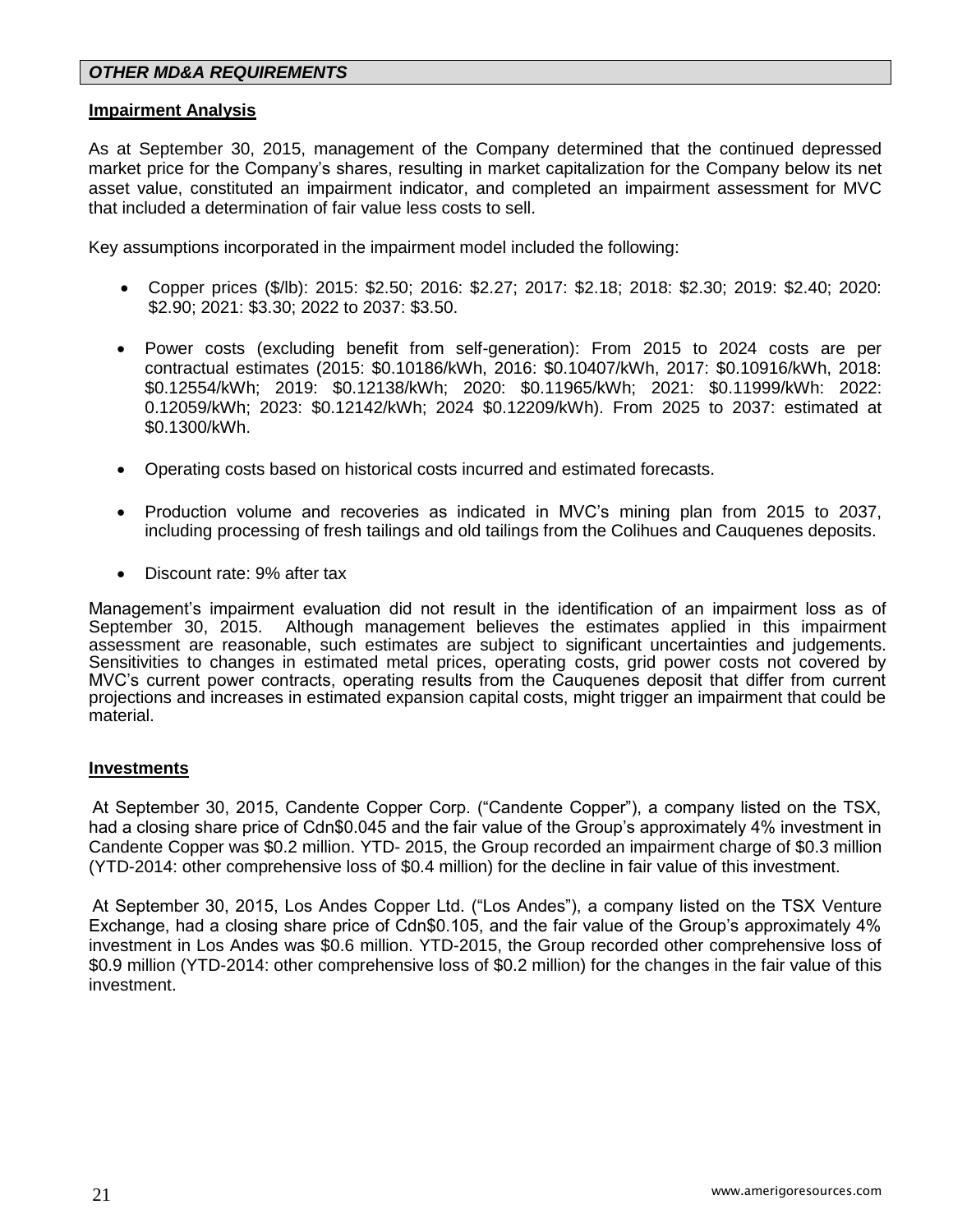### **Transactions with Related Parties**

a) Non-controlling interests

Amerigo holds its interest in MVC through Amerigo International Holdings Corp. ("Amerigo International").

Amerigo International is wholly-owned by Amerigo except for certain outstanding Class A shares which are owned indirectly by Amerigo's Chairman, an associate of the Chairman and a former director of Amerigo. The Class A shares were issued as part of a tax-efficient structure for the payment of the royalty (the "Royalty") granted in exchange for the transfer to the Company of an option to purchase MVC.

In accordance with the articles of Amerigo International, the holders of the Class A shares are not entitled to any dividend or to other participation in the profits of Amerigo International, except for a total royalty dividend, if declared by the directors of Amerigo International, in an amount equal to the amount of the Royalty.

The Royalty is calculated as follows:

- \$0.01 for each pound of copper equivalent produced from El Teniente tailings by MVC or any successor entity to MVC if the price of copper is under \$0.80, or
- \$0.015 for each pound of copper equivalent produced from El Teniente tailings by MVC or any successor entity to MVC if the price of copper is \$0.80 or more.

The Royalty is a derivative financial instrument. This liability is measured at fair value, with changes in fair value recorded in profit for the period. The fair value of the liability at September 30, 2015 was \$11.3 million (December 31, 2014: \$11.0 million), with a current portion of \$1.0 million (December 31, 2014: \$0.9 million) and a long-term portion of \$10.3 million (December 31, 2014: \$10.1 million).

The Royalty is paid as a royalty dividend on the Class A shares of Amerigo International. During the nine months ended September 30, 2015, royalties totaling \$0.4 million were paid or accrued to the Amerigo International Class A shareholders (nine months ended September 30, 2014: \$0.5 million). At September 30, 2015, \$39,000 of this amount remained payable (December 31, 2014: \$60,000).

The royalty derivative to related parties includes the royalty dividends described above and changes in fair value of the derivative. The fair value of the derivative increased by \$0.4 million in the nine months ended September 30, 2015 (nine months ended September 30, 2014: reduction in fair value of \$1.1 million), for a total royalty derivative expense of \$0.8 million (nine months ended September 30, 2014: recovery of \$0.6 million).

b) Directors' fees and remuneration to officers

YTD-2015 and 2014 the Group paid or accrued \$0.8 million in salaries and fees to companies associated with certain directors and officers of Amerigo.

Management fees are paid to the below noted companies owned by executive officers and directors, as follows:

- Zeitler Holdings Corp. Controlled by Dr. Klaus Zeitler, Executive Chairman of Amerigo
- Michael J. Kuta Law Corporation Controlled by Michael Kuta, General Counsel and Corporate Secretary of Amerigo.
- Delphis Financial Strategies Inc. Controlled by Aurora Davidson, Executive Vice President and CFO of Amerigo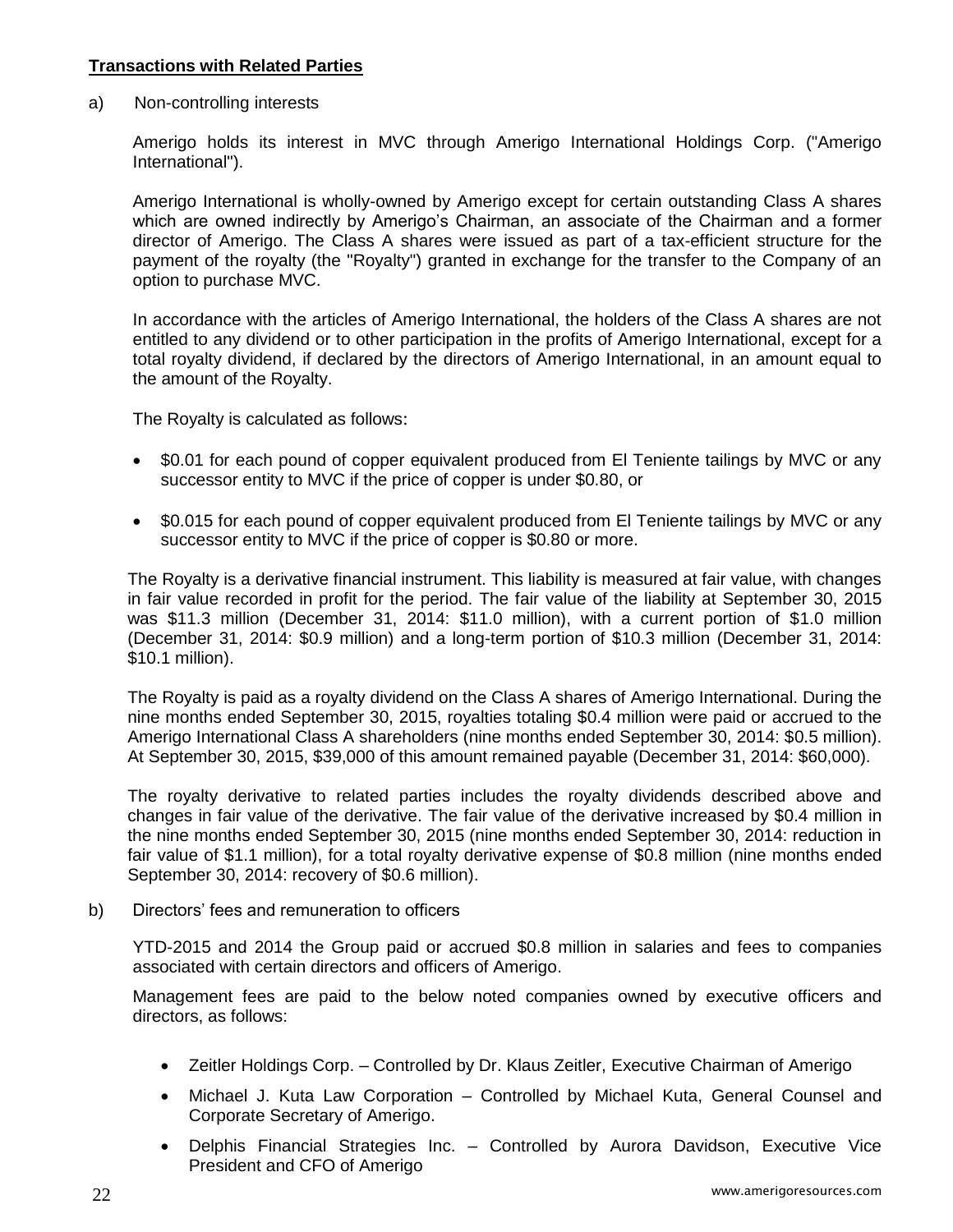In the same period, Amerigo paid or accrued \$0.3 million in directors' fees to independent directors (YTD-2014: \$0.3 million). In Amerigo's consolidated financial statements, directors' fees and remuneration to officers are categorized as salaries, management and professional fees. These transactions were in the ordinary course of business and measured at the exchange amounts agreed to by the parties.

YTD-2015, 1,800,000 options were granted to directors and officers of the Company (YTD-2014: 3,500,000 options).

- c) The Group has secured a \$13.0 million standby line of credit from three Amerigo shareholders, as described on page 20.
- d) As of September 30, 2015 one of Amerigo's officers acted as an officer and another as a director of Nikos Explorations Ltd., a company over which Amerigo exercises significant influence.
- e) As of September 30, 2015 two of Amerigo's officers acted as officers and one of Amerigo's directors acted as a director and Chairman of Los Andes Copper Ltd., a company in which Amerigo holds an investment.

#### **Critical Accounting Estimates and Judgements**

Estimates and judgements are continually evaluated and are based on historical experience and other factors, including expectations of future events that are believed to be reasonable under the circumstances.

In preparing its consolidated financial statements, the Company makes judgements, estimates and assumptions concerning the future which may vary from actual results. Judgements, estimates and assumptions that could have a significant risk of causing a material adjustment to the carrying amounts of assets and liabilities within the next financial year are addressed below.

The significant estimates and judgements made by management in applying the Company's accounting policies and the key sources of estimation uncertainty were substantially the same as those that applied to the consolidated financial statements as at and for the year ended December 31, 2014, with the exception of the interest rate swap described on page 18.

a) Useful Life of Assets

MVC estimates the economic life of most of its property, plant and equipment based on their useful life, not to exceed the term of MVC's contractual relationship with DET (December 31, 2037).

b) Royalty Derivative to Related Parties

The Group has an obligation to pay royalties to certain related parties, based on a fixed payment for each pound of copper equivalent produced from El Teniente tailings by MVC. The royalty is a derivative financial instrument measured at fair value, and the Company is required under IFRS to reassess its estimate for the royalty derivative at each reporting period, based on available production estimates.

c) Power Cost Assumptions

Certain components of MVC's power costs require complex calculations involving data from the Chilean National Energy Commission, the central power grid operating network and MVC's power supplier. MVC relies on the advice of external power consultants to estimate these costs, in particular in the case of newly introduced charges without historical precedent. Final costs may vary from estimated costs and any such variances are included in earnings in the period in which final costs are determined.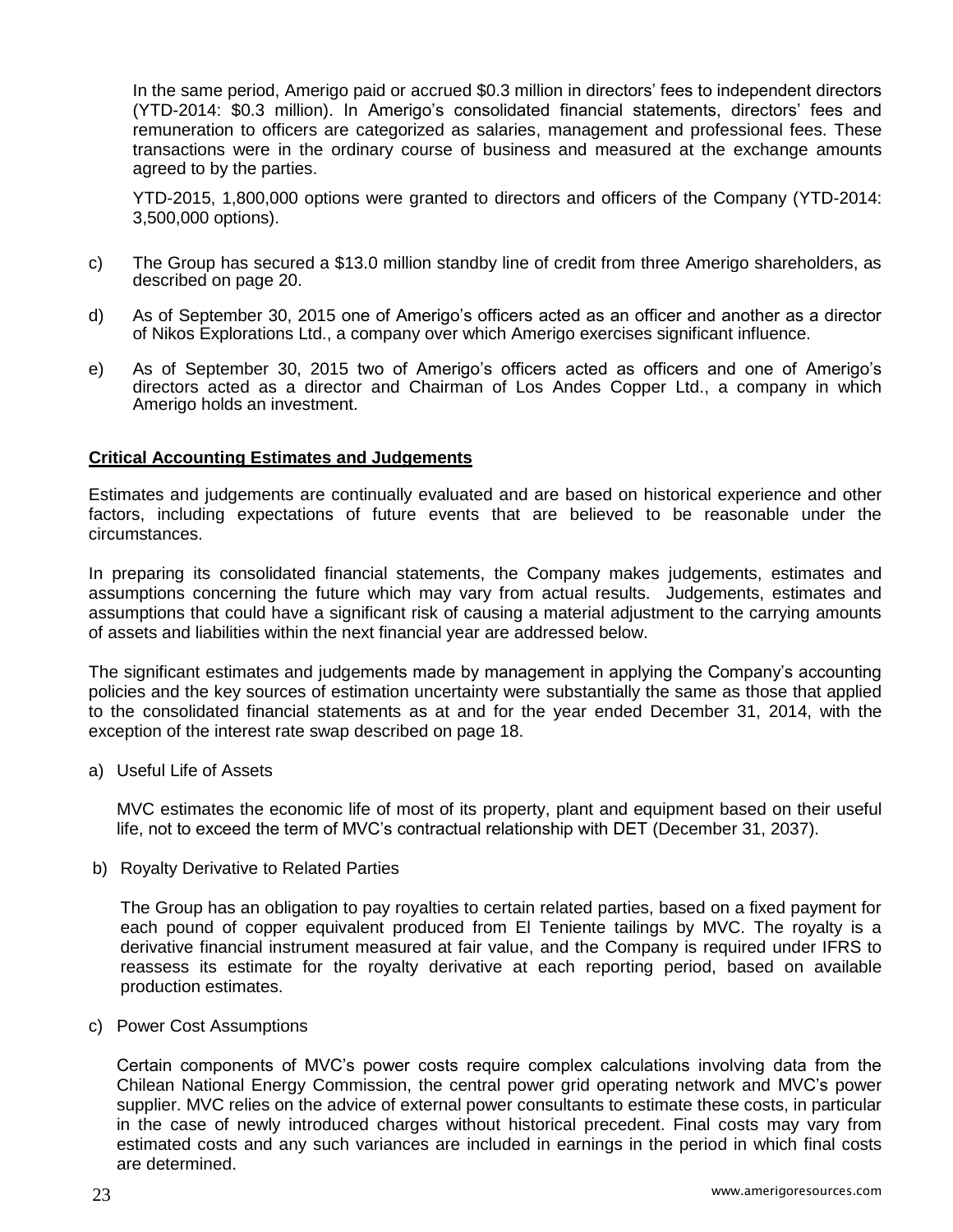d) Interest rate swap

MVC has entered into an interest rate swap to fix the interest rate on 75% of the facility undertaken to finance the Cauquenes expansion. Estimates are made by management to determine the fair value of the interest rate swap at inception and at each reporting date.

e) Start date - Cauquenes operations

MVC commenced processing tailings from the Cauquenes deposit during September 2015 from one of the two sumps built as part of the Cauquenes phase one expansion. The second sump became operational in October 2015 and the ramp-up of operations in Cauquenes is expected to occur over Q4-2015 and Q1-2016. When a project nears the end of construction, management has to exercise judgment to determine the date in which the asset was in the location and condition necessary to operate as intended by management. The identification of this date is important since it establishes the point in time at which costs cease to be capitalized unless they provide an enhancement to the economic benefits of the asset, borrowing costs cease to be capitalized, processing costs begin to stabilize, the capitalization of pre-start-up revenue ceases and depreciation of the asset commences. Management will continue to assess the appropriate start date of the Cauquenes operations over Q4-2015.

### **Internal Controls over Financial Reporting ("ICFR")**

Management is responsible for establishing and maintaining adequate ICFR. Any system of ICFR, no matter how well designed, has inherent limitations. Therefore, even those systems determined to be effective can provide only reasonable assurance with respect to financial statement preparation and presentation. There was no material change in the Company's ICFR during the quarter ended September 30, 2015.

### **Commitments**

- a) MVC entered into an agreement with its current power provider with a term from January 1, 2010 to December 31, 2017 which establishes minimum stand-by charges based on peak hour power supply calculations, currently estimated to be approximately \$0.4 million per month.
- b) MVC entered into an agreement with its current power provider with a term from January 1, 2018 to December 31, 2024 to supply approximately 70% of MVC's estimated annual power requirements in that period. The agreement establishes minimum charges based on peak hour power supply calculations, currently estimated to be approximately \$1.4 million per month.
- c) At September 30, 2015, MVC has commitments for \$9.8 million in respect of purchase orders and construction contracts in connection with the Cauquenes expansion.
- d) In 2011 Amerigo and an unrelated corporation entered into a joint agreement for office premises in Vancouver. The Company's share of basic rent commitments for the remaining term of the lease to July 31, 2016 is approximately \$0.1 million.
- e) The Master Agreement with DET has a Closure Plan clause requiring MVC and DET to work jointly to assess, under the new production scenario, the revision of the closure plan for the Cauquenes Deposit and compare it to the current plan in the possession of DET. In the case of any variation in the interests of DET due to MVC's activities extracting and processing tailings contained in Cauquenes, the Parties will jointly evaluate the form of implementation and financing of or compensation for such variation. Until such time as the estimation of the new closure plan is available and the Parties agree on the terms of compensation resulting from the revised plan, it is the Company's view there is no obligation to record a provision because the amount, if any, is not possible to determine.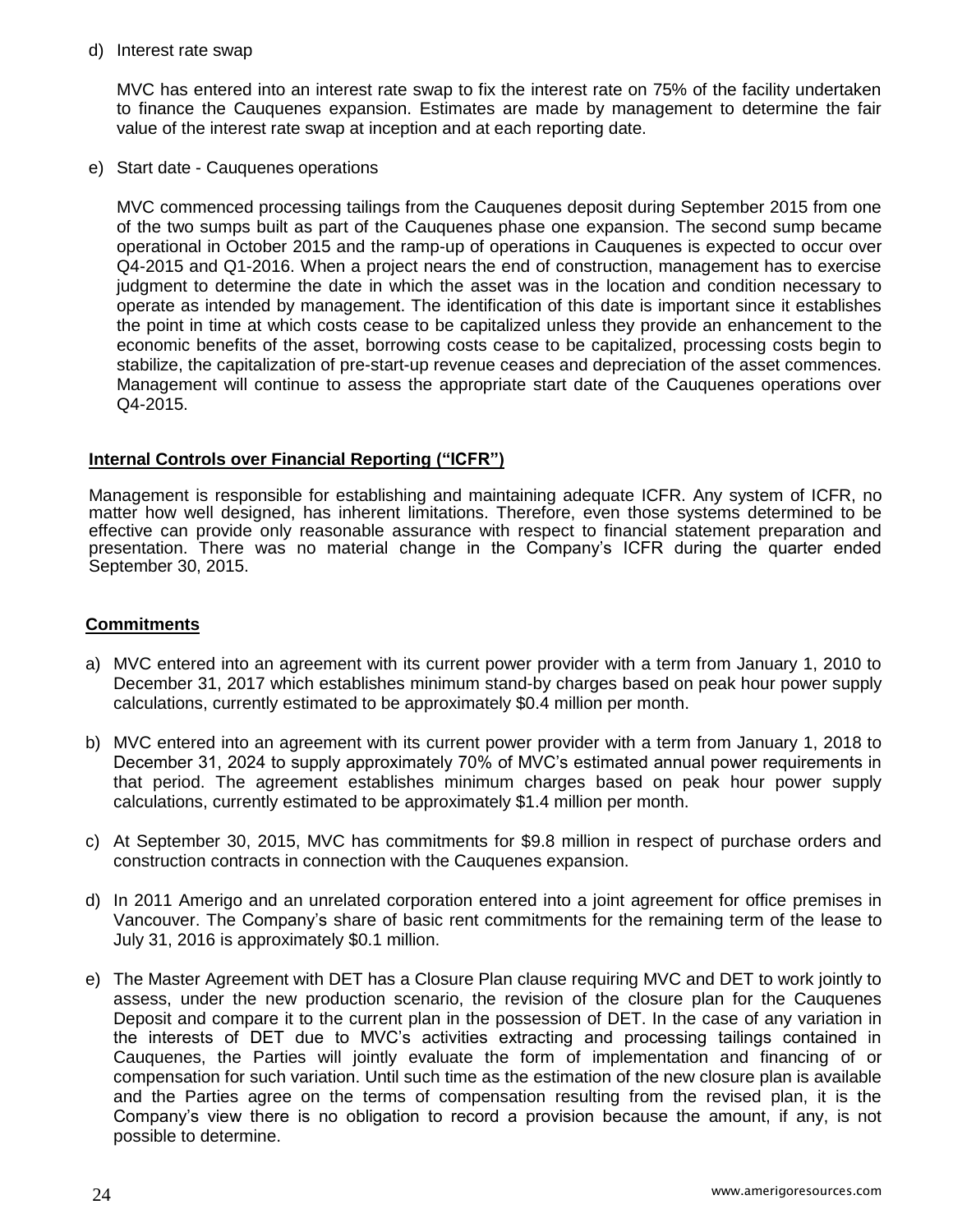## **Other**

As of November 2, 2015, Amerigo has outstanding 173,610,629 common shares and 12,450,000 options (exercisable at prices ranging from Cdn\$0.37 to Cdn\$1.32 per share).

Additional information regarding the Company, including the risks related to our business and those that are reasonably likely to affect our financial statements in the future is contained in our continuous disclosure materials, including the Company's most recent Annual Information Form, available on SEDAR at [www.sedar.com.](http://www.sedar.com/)

### **Cautionary Statement on Forward Looking Information**

This MD&A contains certain forward-looking information and statements as defined in applicable securities laws (collectively referred to as "forward-looking statements"). These statements relate to future events or our future performance. All statements other than statements of historical fact are forward-looking statements. The use of any of the words "anticipate", "plan", "continue", "estimate", "expect", "may", "will", "project", "predict", "potential", "should", "believe" and similar expressions is intended to identify forward-looking statements. Although the Company believes that these assumptions were reasonable when made, because these assumptions are inherently subject to significant uncertainties and contingencies which are difficult or impossible to predict and are beyond the Company's control, the Company cannot assure that it will achieve or accomplish the expectations, beliefs or projections described in the forward-looking statements. These statements involve known and unknown risks, uncertainties and other factors that may cause actual results or events to differ materially from those anticipated in such forward-looking statements. These statements speak only as of the date of this MD&A. These forward-looking statements include but are not limited to, statements concerning:

- forecast production and operating costs;
- our strategies and objectives;
- our estimates of the availability and quantity of tailings, and the quality of our mine plan estimates;
- the extension of El Teniente's useful life and the extent of its remaining ore reserves;
- prices and price volatility for copper and other commodities and of materials we use in our operations;
- the demand for and supply of copper and other commodities and materials that we produce, sell and use;
- sensitivity of our financial results and share price to changes in commodity prices;
- our financial resources;
- interest and other expenses;
- domestic and foreign laws affecting our operations;
- our tax position and the tax rates applicable to us;
- the timing and costs of construction and tolling/production, and the issuance and maintenance of the necessary permits and other authorizations required for, our expansion projects, including the expansion for the Cauquenes deposit and the timing of ramp-up to full production from Cauquenes;
- our ability to procure or have access to financing (including the full funding for phase one of the Cauquenes project) and to comply with our loan covenants;
- the production capacity of our operations, our planned production levels and future production;
- potential impact of production and transportation disruptions;
- hazards inherent in the mining industry causing personal injury or loss of life, severe damage to or destruction of property and equipment, pollution or environmental damage, claims by third parties and suspension of operations
- our planned capital expenditures (including our plan to upgrade our existing plant and operations after phase one of the Cauquenes project is complete) and estimates of asset retirement, royalty, severance and other obligations;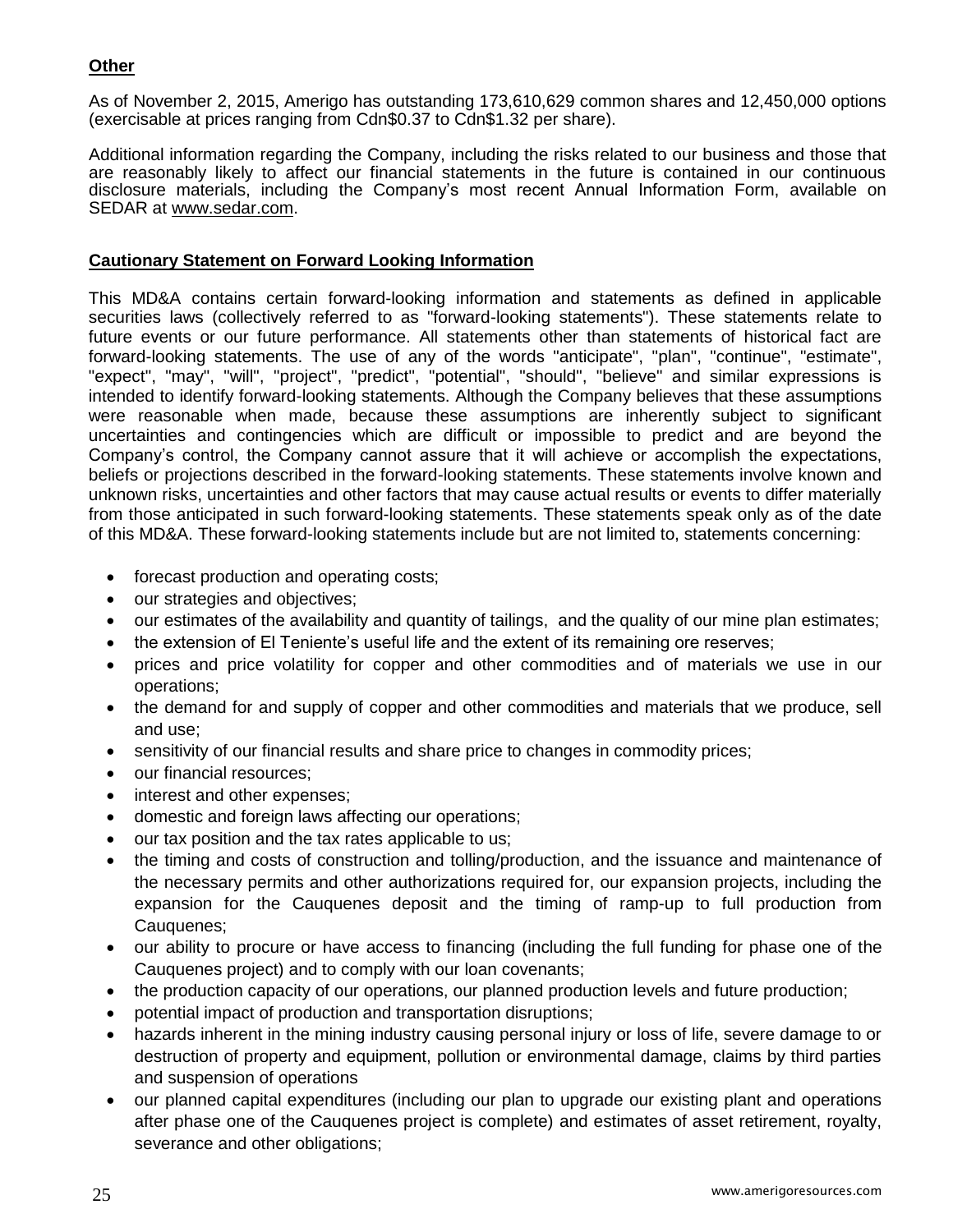- our future capital and production costs, including the costs and potential impact of complying with existing and proposed environmental laws and regulations in the operation and closure of our operations;
- repudiation, nullification, modification or renegotiation of contracts;
- our financial and operating objectives;
- our environmental, health and safety initiatives;
- the outcome of legal proceedings and other disputes in which we may be involved;
- the outcome of negotiations concerning metal sales, treatment charges and royalties;
- our capital expenditures, including the timing and cost of completion of capital projects;
- disruptions to the Group's information technology systems, including those related to cybersecurity;
- our dividend policy; and
- general business and economic conditions.

Inherent in forward-looking statements are risks and uncertainties beyond our ability to predict or control, including risks that may affect our operating or capital plans; risks generally encountered in the permitting and development of mineral projects such as unusual or unexpected geological formations, negotiations with government and other third parties, unanticipated metallurgical difficulties, delays associated with permits, approvals and permit appeals, ground control problems, adverse weather conditions, process upsets and equipment malfunctions; risks associated with labour disturbances and availability of skilled labour and management; fluctuations in the market prices of our principal commodities, which are cyclical and subject to substantial price fluctuations; risks associated with the availability and pricing of materials used in our operations; risks created through competition for mining projects and properties; risks associated with lack of access to markets; risks associated with availability of tailings and mine plan estimates; risks posed by fluctuations in exchange rates and interest rates, as well as general economic conditions; risks associated with environmental compliance and changes in environmental legislation and regulation; risks associated with our dependence on third parties for the provision of critical services; risks associated with non-performance by contractual counterparties; title risks; social and political risks associated with operations in foreign countries; risks of changes in laws affecting our operations or their interpretation, including foreign exchange controls; and risks associated with tax reassessments and legal proceedings. All of these risks and uncertainties apply not only the Group and its operations, but also to Codelco and its operations. Codelco's ongoing mining operations provide a significant portion of the materials the Group processes and its resulting production and therefore these risks and uncertainties may also affect their operations and in turn have a material effect on the Group.

Actual results and developments are likely to differ, and may differ materially, from those expressed or implied by the forward-looking statements contained in this MD&A. Such statements are based on a number of assumptions which may prove to be incorrect, including, but not limited to, assumptions about:

- general business and economic conditions;
- interest rates:
- levels of and changes in commodity and power prices;
- acts of foreign governments and the outcome of legal proceedings;
- the supply and demand for, deliveries of, and the level and volatility of prices of copper and other commodities and of the products used in our operations;
- the ongoing supply of material for processing from Codelco's current mining operations;
- MVC's ability to profitably extract and process material from the Colihues and Cauquenes tailings deposits;
- the timing of the receipt and ongoing retention of permits and other regulatory and governmental approvals;
- the availability of and ability of the Company to obtain adequate financing for expansions and acquisitions, including the Cauquenes expansion;